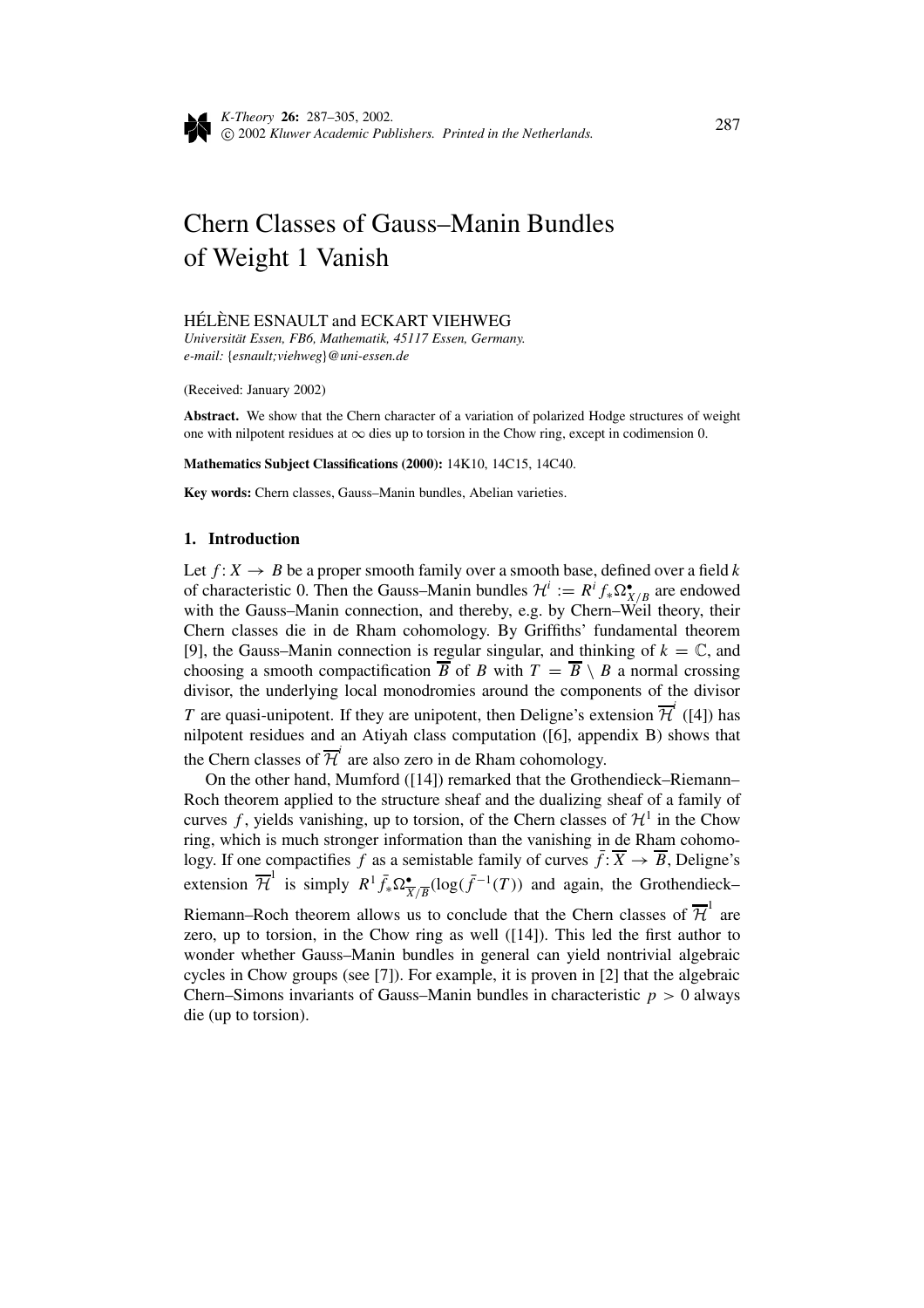The main theorem of this article is

THEOREM 1.1. *Let B be a smooth complex variety*, *with a smooth compactification*  $\overline{B}$  *such that*  $T := \overline{B} \setminus B$  *is a divisor with normal crossings. Let*  $\mathcal{H}^1$  *be a variation of polarized pure Hodge structures of weight* 1, *with unipotent local monodromies along the components of T, and let*  $\overline{\mathcal{H}}^1$  *be its Deligne extension with nilpotent residues. Then*  $\mathrm{ch}(\overline{\mathcal{H}}^1) \in CH^0(\overline{B}) \otimes \mathbb{Q}$ .

The 2-step *F* filtration on  $H$  extends to a 2-step filtration  $\overline{F}$  on the Deligne's extension (see [10], for example).  $\mathbb{E} = \overline{F}^1$  and  $\mathbb{E}^{\vee} = \overline{\mathcal{H}}^1/\overline{F}^1$  are locally free and dual to each other, hence the assertion in Theorem 1.1 is equivalent to

$$
\mathrm{ch}_{2\ell}(\mathbb{E}) = \mathrm{ch}_{2\ell}\big(\mathbb{E}^{\vee}\big) = 0 \in CH^{2\ell}(\overline{B}) \otimes \mathbb{Q}, \quad \text{for } \ell \geqslant 1.
$$

Any variation of polarized pure Hodge structures of weight 1 is the Gauss–Manin bundle of a family  $f: X \to B$  of Abelian varieties ([5]). Thus, Theorem 1.1 may be reformulated over any field of characteristic 0 in the following way:

THEOREM 1.2. Let  $f: X \rightarrow B$  be a smooth polarized family of Abelian varieties *defined over a field k of characteristic* 0, *with B smooth*, *and let B be a smooth compactification with*  $T := \overline{B} \setminus B$  *a normal crossing divisor. Assume that the first Gauss–Manin bundle*  $\mathcal{H}^1 = R^1 f_* \Omega_{X/B}^{\bullet}$  *has unipotent local monodromies along the components of T, and let*  $\overline{\mathcal{H}}^1$  *be its Deligne extension with nilpotent residues. Then*  $\text{ch}(\overline{\mathcal{H}}^1) \in CH^0(\overline{B}) \otimes \mathbb{Q}$ .

For principally polarized families of abelian varieties a version of Theorem 1.2 holds over any field of characteristic  $p \neq 2$  (Theorem 5.1), replacing the Chern character of the alternating sum of the Gauss–Manin bundles by the Chern character of the alternating sum of the cohomology of the relative differential forms with log poles. The latter only exist for a certain compactified family of principally polarized Abelian varieties (see Theorem 3.1), so we postpone the precise formulation.

Applying the Grothendieck–Riemann–Roch theorem to powers of a principal polarization in a family of Abelian varieties, Van der Geer proved the vanishing of ch<sub> $\ell$ </sub>( $\mathcal{H}^1$ ) in  $CH^{\ell}(B) \otimes \mathbb{Q}$  for  $\ell > 0$  ([15]). A reduction to Mumford's curve case, via the Abel–Jacobi map for genus  $\leq 3$  ([16]) and via the Abel–Prym map for  $g = 4, 5$  ([12]), yields the same vanishing for  $\overline{\mathcal{H}}^1$ .

On the other hand, Mumford's argument for a family of Abelian varieties immediately shows that the alternating sum of the Gauss–Manin bundles  $\mathcal{H}^i$  has vanishing Chern classes, up to torsion. The problem is therefore to find a way to separate the different weights. Van der Geer's argument seems to be a detour. De Rham cohomology is not coherent cohomology, yet his proof relies of the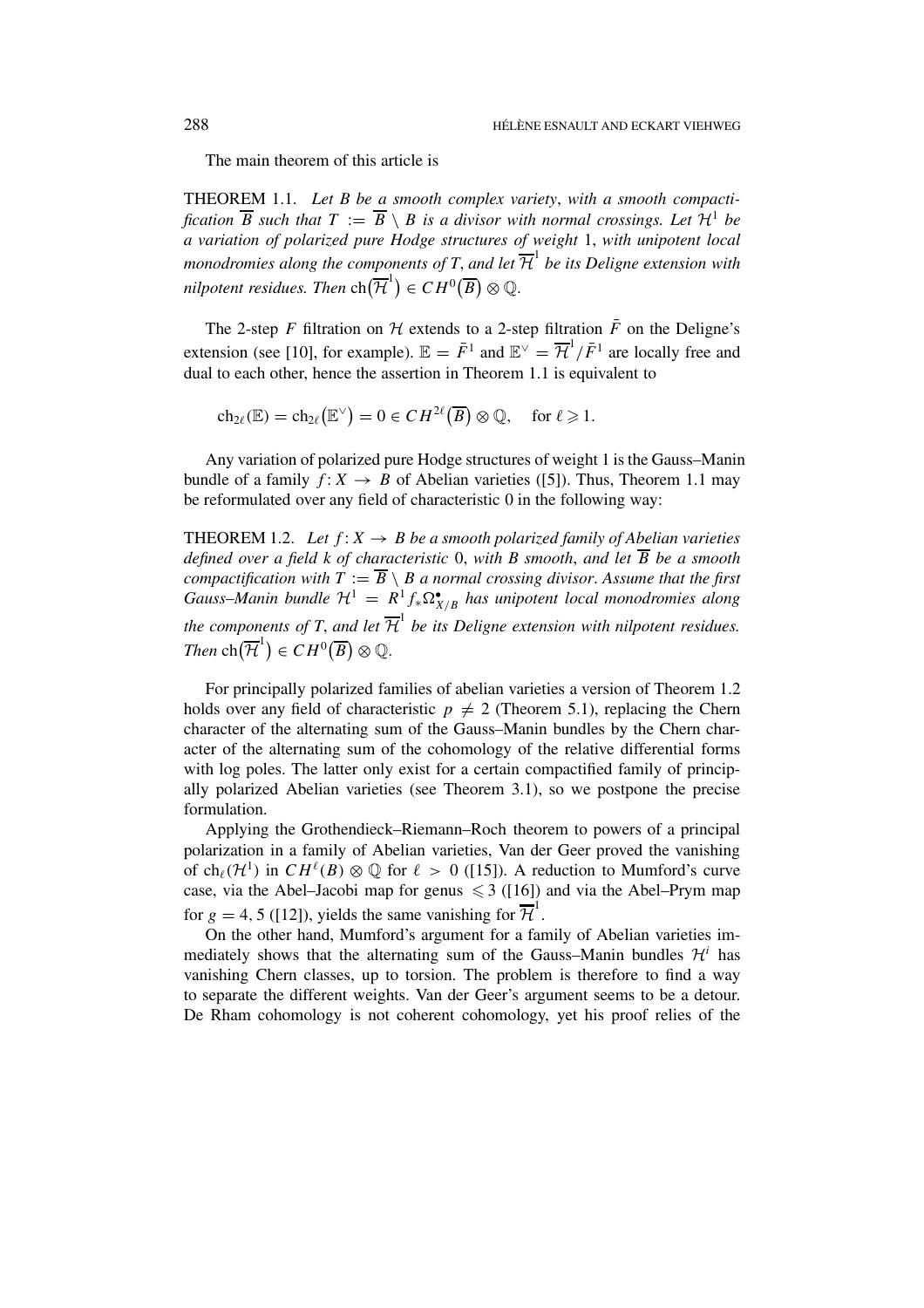remarkable identity Td  $\mathbb{E}^{\vee}$  = ch  $(f_*L)$ , where  $\mathbb{E}^{\vee}$  denotes again the Hodge bundle and where *L* is a principal polarization. This identity does not extend across the boundary, as one easily checks for families of elliptic curves.

In this note, we present a way to separate the different weights in the spirit of de Rham cohomology. We mod out the family of Abelian varieties by the *(*−1*)* action, which has the effect to separate the even from the odd weights. Then we observe that vanishing for the sum of the Gauss–Manin bundles in even weights is equivalent to vanishing for  $\mathcal{H}^1$  (Lemma 2.1).

The next step is to extend the quotient across the boundary, keeping track both of the Gauss–Manin bundles and of the Riemann–Roch theorem. To this aim, one has to consider a compactification of the universal Abelian variety with level  $n \geq 3$  structure over the moduli space  $A_{g,n}$ , and to extend the *(−1)* action, controlling the fixed points. This is performed by a careful study of [8] (see Theorem 3.1). In order to prove Theorem 1.1, one may replace  $\overline{B}$  by any  $\overline{S}$ , generically finite over  $\overline{B}$ . Doing so, we may assume that our family is the one constructed in Theorem 3.1.

One then has to understand the effect of the singular fibres of this non-smooth family in the application of the Riemann–Roch–Grothendieck theorem. This is Theorem 4.1, which is perhaps of independent interest. The philosophy of this log version is that most of the extra terms one has in the Riemann–Roch formula are killed by the existence of the Poincaré residues for the relative log 1-forms. The other ones die when one assumes that the relative 1-log forms essentially come from the base of the family.

#### **2. A Numerical Computation**

Let  $H$  be a bundle of rank  $2g$  over a smooth variety *S*, which is an extension of a bundle  $E^{\vee}$  by its dual E.

LEMMA 2.1. *If*

$$
\operatorname{ch}\bigg(\sum_{i=1}^g \wedge^{2i} \mathcal{H}\bigg) \in CH^0(S) \otimes \mathbb{Q},
$$

*and*

$$
\operatorname{ch}\bigg(\sum_{i=0}^{g-1}\wedge^{2i+1}\mathcal{H}\bigg)=0\in CH^{\bullet}(S)\otimes\mathbb{Q},
$$

*then one has*  $ch(\mathcal{H}) \in CH^0(S) \otimes \mathbb{O}$ .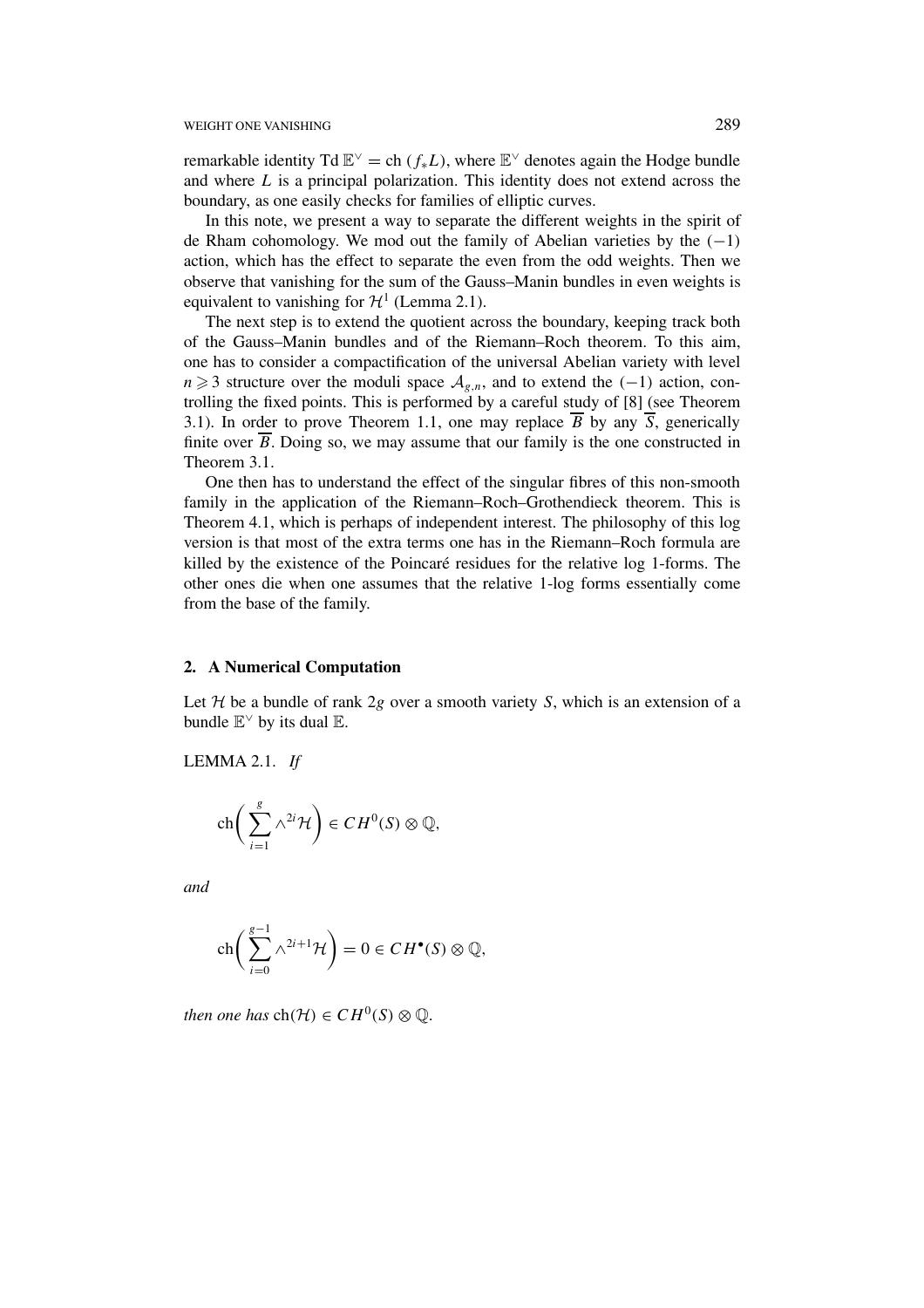*Proof*. Let *K(S)* denote the *K*-group of vector bundles on *S*. Setting as usual (see [11], [3], for example)

$$
\lambda_t(\mathcal{H}) = \sum_{i=0}^{2g} \lambda^i(\mathcal{H}) t^i \in K(S)[[t]],
$$

with  $\lambda^{i}(\mathcal{H}) = [\wedge^{i} \mathcal{H}] \in K(S)$ , and denoting by  $e_i, i = 1, \ldots, g$ , the Chern roots of E, one has

$$
\lambda_t(\mathcal{H}) = \lambda_t(\mathbb{E}) \cdot \lambda_t(\mathbb{E}^{\vee}) = \prod_{i=1}^g (1 + e_i t)(1 + e_i^{\vee} t).
$$

Thus

$$
ch(\lambda_t(\mathcal{H})) = \prod_{i=1}^g (1 + e^{a_i}t)(1 + e^{-a_i}t) \in CH^{\bullet}(S) \otimes \mathbb{Q}
$$

with  $a_i = c_1(e_i)$ . We set

$$
ch^{even}(\wedge \mathcal{H}) := \frac{1}{2} (ch\lambda_1(\mathcal{H}) + ch\lambda_{-1}(\mathcal{H}))
$$
  
\n
$$
= \frac{1}{2} \prod_{i=1}^{g} (1 + e^{a_i})(1 + e^{-a_i}) + \frac{1}{2} \prod_{i=1}^{g} (1 - e^{a_i})(1 - e^{-a_i}),
$$
  
\n
$$
ch^{odd}(\wedge \mathcal{H}) := \frac{1}{2} (ch\lambda_1(\mathcal{H}) - ch\lambda_{-1}(\mathcal{H}))
$$
  
\n
$$
= \frac{1}{2} \prod_{i=1}^{g} (1 + e^{a_i})(1 + e^{-a_i}) - \frac{1}{2} \prod_{i=1}^{g} (1 - e^{a_i})(1 - e^{-a_i}).
$$

Thus the assumption is equivalent to

$$
\prod_{i=1}^{g} (1 + e^{a_i})(1 + e^{-a_i}) = 0 \in CH^{\geq 1}(S) \otimes \mathbb{Q},
$$
  

$$
\prod_{i=1}^{g} (1 - e^{a_i})(1 - e^{-a_i}) = 0 \in CH^{\bullet}(S) \otimes \mathbb{Q}.
$$

The first relation reads

$$
\prod_{i=1}^{g} (1 + e^{a_i})^2 e^{-a_i} (= 2^{2g}) \in CH^0(S) \otimes \mathbb{Q}
$$

or, equivalently,

$$
-\sum_{i=1}^{g} a_i + 2\sum_{i=1}^{g} \log(1 + e^{a_i}) \in CH^0(S) \otimes \mathbb{Q}.
$$
 (2.1)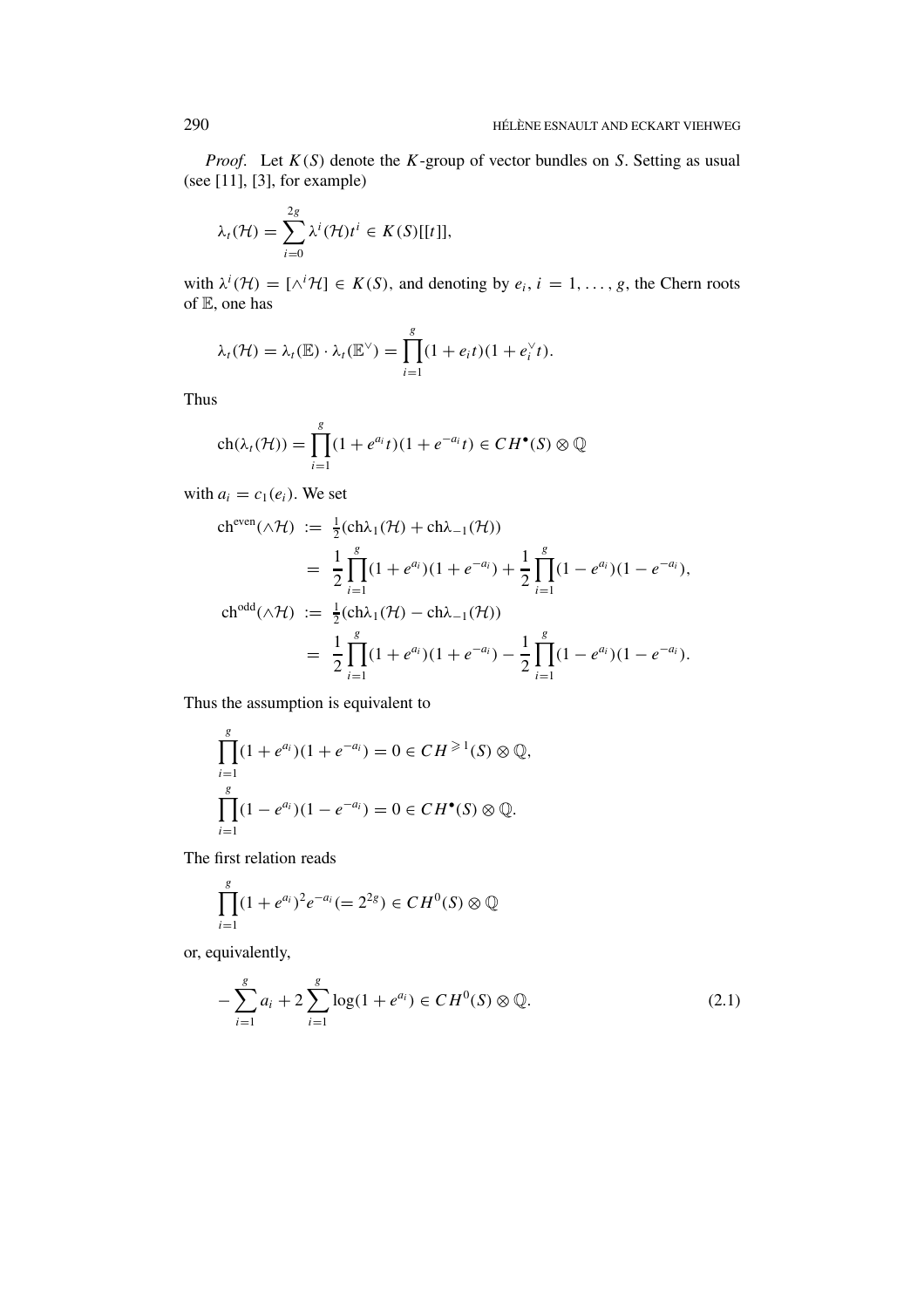Setting  $\psi(t) = \log(1 + e^t)$ , one has

$$
\psi'(t) = \frac{e^t}{1 + e^t} = 1 - \varphi(t),
$$

with

$$
\varphi(t) = \frac{1}{1+e^t} = \frac{1}{2} \sum_{n=0}^{\infty} E_n(0) \frac{t^n}{n!},
$$

where the  $E_n(0)$  are the Euler numbers at 0 (see [1], 1.14, (2)).

Vanishing of ch $(H)$  in  $CH^{\geq 1}(S) \otimes \mathbb{Q}$  is equivalent to vanishing of

$$
ch_{2\ell}(\mathbb{E}) = \sum_{i=1}^{g} \frac{a_i^{2\ell}}{(2\ell)!} \in CH^{2\ell}(S) \otimes \mathbb{Q}, \quad \ell \geq 1.
$$

Thus by (2.1) it is equivalent to the assertion that the coefficients of  $t^{2\ell}$  in the power series expansion of  $\psi(t)$  are nonzero for  $\ell > 0$ , or equivalently that none of the odd coefficients of the expansion of  $\varphi(t)$  is vanishing, that is that  $E_{2n-1}(0) \neq 0$  for all  $n \ge 1$ . By [1], 1.14, (7), one has

$$
E_{2n-1}(0) = \frac{2(1-2^{2n})}{2n}B_{2n}(0),
$$

where  $B_n(0)$  are the Bernoulli numbers at 0, and by [1], 1.13, (16),  $B_{2n}(0) \neq 0$  for all  $n \geq 1$ . This concludes the proof.  $\Box$ 

## **3. The Geometry of the Compactified Family of Abelian Varieties**

In this section, we extract from [8] the necessary geometric information in order to find a model for the compactification of a family of Abelian varieties, which will allow us to apply in Section 5 a log version of the Grothendieck–Riemann–Roch theorem.

We use the following notations. Fixing the level *n*, we denote by  $S = A_{g,n}$  the moduli stack of Abelian varieties with level *n* structure ([13]). For  $n \ge 3$ , not divisible by the characteristic of  $k$ ,  $S$  is a scheme and it carries a universal family  $f: X \to S$  of Abelian varieties. We consider one of the compactifications  $\bar{f}$ :  $\overline{X} \rightarrow \overline{S}$  described on p. 195 of [8].

More precisely, the compactification  $S \subset \overline{S}$  is determined by a certain polyhedral cone decomposition  $\{\sigma_{\alpha}\}\$  of  $C(N)$ , where *N* is a free Abelian group of rank *g*, *B(N)* is the space of integer valued symmetric bilinear forms and  $C(N) \subset B(N_{\mathbb{R}})$ is the convex cone of all positive semi-definite symmetric bilinear forms whose radicals Ker(b:  $N_{\mathbb{R}} \to N_{\mathbb{R}}^{\vee}$ ), are defined over  $\mathbb{Q}$  (p. 96, 2.1). The interior  $C^{\circ}(N)$ consists of the positive definite forms.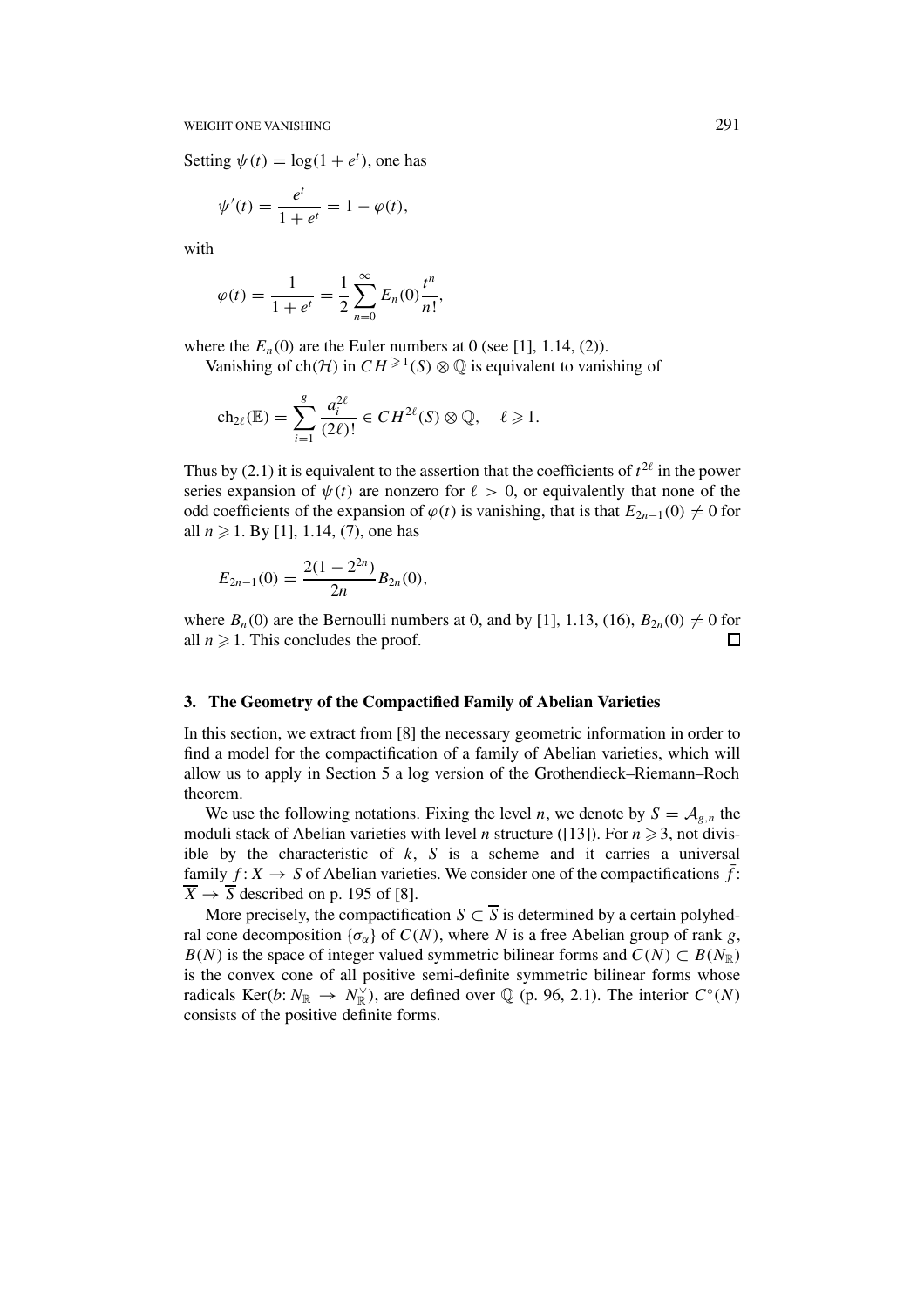Then,  $\overline{S}$  being chosen, one considers  $\widetilde{B}(N) = B(N) \times N^{\vee}$ . A compactification  $\bar{f}$ :  $\bar{X}$  →  $\bar{S}$  is determined by the choice of a polyhedral cone decomposition {*τ*<sub>β</sub>} of the cone

$$
\tilde{C}(N) = \{(b, \ell), \ell = 0 \text{ on } \text{Ker } b\} \subset C(N) \times N_{\mathbb{R}}^{\vee},
$$
  

$$
\subset \tilde{B}(N_{\mathbb{R}}) = B(N_{\mathbb{R}}) \times N_{\mathbb{R}}^{\vee}
$$

(p. 195, last section). For the existence of  $\bar{f}$  one needs (p. 196, 1.3(v)) that any  $\tau_\beta$  maps into a  $\sigma_\alpha$ . Recall moreover that one of the conditions on the polyhedral cone decompositions requires  $\{\sigma_{\alpha}\}\$  to be  $GL(N)$ -invariant (p. 96, 2.2),  $\{\tau_{\beta}\}\$  to be  $GL(N) \ltimes N$ -invariant (p. 196, 1.3), and that there are finitely many orbits.

As is underlined on p. 195, 1.1, the family  $f: X \rightarrow S$  does not necessarily extend to a semi-Abelian group scheme  $G \to \overline{S}$  embedded in  $\overline{f} : \overline{X} \to \overline{S}$ . Yet, Remark 1.4 p. 197 asserts that it is possible to further refine the cone decompositions in such a way that the natural section of  $B(N) \rightarrow B(N)$  respects the cone decomposition, which means that any  $\sigma_{\alpha} \times \{0\}$  is precisely one of the  $\tau_{\beta}$ . This guarantees that  $f: X \to S$  extends to a semi-abelian group scheme  $G \to \overline{S}$  embedded in  $\overline{f}$ :  $\overline{X} \rightarrow \overline{S}$ .

We set  $T := \overline{S} \setminus S$ ,  $Y := \overline{X} \setminus X$ .

Refining, we may assume  $\{\tau_\beta\}$  and  $\{\sigma_\alpha\}$  to be smooth (p. 96, 2.3 and p. 98, (iii)) and  $\{\sigma_{\alpha}\}\$ to satisfy the condition (ii) on p. 97. In particular, this says that both  $\overline{S}$ ,  $\overline{X}$ are smooth, that *T, Y* are normal crossings divisors and that the components of *T* are nonsingular (p. 118, 5.8, a).

For  $n \geq 3$ , it is explained on pp. 172 and 173 how to refine a given polyhedral smooth cone decomposition to force  $\overline{S}$  to be a projective and smooth scheme. We remark, that via p. 173 (c), whatever projective polyhedral decomposition is chosen to define the compactification, it is always possible to refine it to a finer smooth projective one. Of course, this changes the compactifications of *S* and *X*. For the family *X*, one first quotes Theorem 1.1 p. 195 which yields  $\bar{f}$ :  $\overline{X} \rightarrow \overline{S}$  as a morphism of algebraic stacks. However, by p. 207, 1.4 to 8, we know that  $\overline{X}$  is a smooth projective variety and that  $\bar{f}$  is then consequently a projective morphism.

We have essentially reached the first part of the following theorem.

THEOREM 3.1 (Faltings-Chai). *Let k be a field containing the n*th *roots of unity.* For *n* even  $\geq$  4 *and not divisible by the characteristic of k, there is a compactification*  $\bar{f}$ :  $\bar{X}$   $\rightarrow$   $\bar{S}$  *of the universal family of principally polarized Abelian varieties of genus g with level n structure*, *with the following properties*:

- (1)  $\overline{X}$  *and*  $\overline{S}$  *are smooth projective varieties.*
- (2) *T* , *Y are normal crossings divisors with smooth irreducible components.*
- (3) The sheaf of relative 1-forms  $\Omega^1_{\overline{X}/\overline{S}}(\log Y)$  with logarithmic poles along Y is *locally free.*
- (4) *The Hodge bundle*  $\mathbb{E} = \overline{f}_* \Omega^1_{\overline{X}/\overline{S}}(\log Y)$  *is locally free.*
- (5) *One has*  $f^* \mathbb{E} = \Omega^1_{\overline{X}/\overline{S}}(\log Y)$ .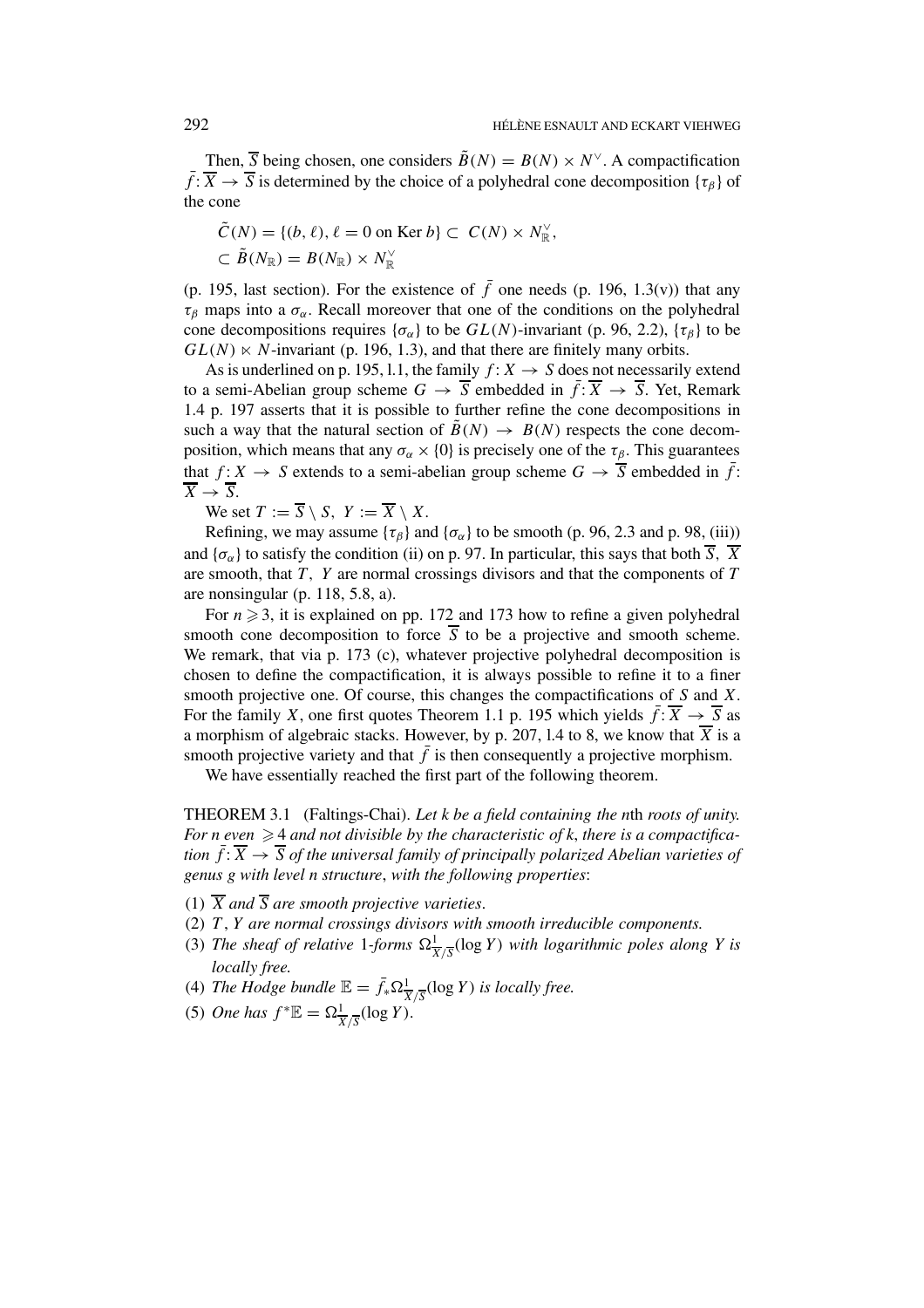- $(6)$  *One has*  $R^q \bar{f}_*(\Omega^p_{\overline{X}/\overline{S}}(\log Y)) = \wedge^q \mathbb{E}^{\vee} \otimes \wedge^p \mathbb{E}.$
- (7) *When the ground field k has characteristic* 0, *the Gauss*–*Manin sheaf*  $R^q \bar{f}_* \Omega^{\bullet}_{\overline{X}/\overline{S}}(\log Y) =: \overline{\mathcal{H}}^q$  *is Deligne's extension* [4] *of its restriction to S. In particular*, *it is locally free. The residues of the Gauss*–*Manin connection are nilpotent*.
- (8)  $f: X \rightarrow S$  *extends to a semi-Abelian group scheme*  $G \rightarrow \overline{S}$  *embedded into*  $\overline{f}$ :  $\overline{X} \rightarrow \overline{S}$ .
- (9) The level n-structure sections  $S_i$  of  $f: X \rightarrow S$  extend to disjoint sections  $\overline{S_i}$  of  $\bar{f}: \overline{X} \to \overline{S}.$
- (10) *The*  $\iota := (-1)$ :  $X \to X$  *involution over S extends to an involution, still denoted by ι*:  $\overline{X} \rightarrow \overline{X}$  *over*  $\overline{S}$ .
- (11) *The fixed points of <i>ι lie in*  $\cup \overline{S_i}$ *.*

*Proof.* (1), (8) have already been discussed, as well as part of (2). For (3), (4), (5), (6), we refer to Theorem 1.1, p. 195. For (7), we know (p. 218(4)) that the Hodge to de Rham spectral sequence degenerates, which implies via 6. that  $\overline{\mathcal{H}}^i$  is locally free. On the other hand, restricting to a generic curve  $\overline{C}$  in  $\overline{S}$  intersecting  $T$ in general points  $\overline{C} \setminus C$ , one obtains a family  $h: \overline{W} \to \overline{C}$ , the fibres of which are all normal crossings divisors. As is well known (see [10], p. 130, for example),  $\overline{\mathcal{H}}^i$  is the Deligne extension of  $\overline{\mathcal{H}}^i|_C$ . On the other hand, (8) implies that the Gauss–Manin connection on  $\overline{\mathcal{H}}^i|_C$  has nilpotent residues.

For (9), (10), (11) and to see that the components of *Y* can be assumed to be smooth, we need a more precise discussion of the polyhedral cone decomposition and its relation with the compactification. Obviously the three properties hold true over *S*, hence extending them to the boundary is a local question. As on p. 207(2), we can even replace  $\overline{S}$  by the formal completion along a certain stratum  $\overline{S}$  and  $\overline{f}$ :  $\overline{X}$   $\rightarrow$   $\overline{S}$  by the pullback family. Doing so, we are allowed to use the description of  $\bar{f}$  given on pp. 201 and 203.

Recall that the toroidal embeddings  $\overline{F} \rightarrow \overline{E}$  given by the polyhedral cone decompositions are stratified by locally closed subschemes  $\mathfrak{Z}_{\tau_\beta}$  and  $\mathfrak{Z}_{\sigma_\alpha}$  (p. 100, 2.5(iv)). The  $\mathfrak{Z}_{\sigma_{\alpha}}$  and  $\mathfrak{Z}_{\tau_{\beta}}$  are orbits under the torus action, and their codimension is equal to the dimension of the R-vectorspace spanned by  $\sigma_{\alpha}$  or  $\tau_{\beta}$ , respectively.

If the fibre  $G_0$  of  $G$  over the general point of the stratum  $\overline{3}$  is a torus, then the formal completions along the stratum, together with the pullback of  $f: \overline{X} \to \overline{S}$ , are obtained by restricting  $\bar{F}$  to the formal completion of  $\bar{E}$  along a stratum  $\mathfrak{Z}_{\sigma_{\alpha}}$ , with  $\sigma_{\alpha} \subset C^{\circ}(N)$ , and by taking the quotient by *N* (p. 201, last section). In general,  $G_0$  will be an extension of an Abelian variety *A* of dimension  $g - r$  by a torus. As sketched on pp. 202 and 203, one has to replace *N* by an *r*-dimensional quotient lattice  $N_{\xi}$  in this case. In particular, one may again assume that  $\sigma_{\alpha}$  lies in the interior of the cone  $C(N_{\xi})$ . Since the combinatorial description remains the same, we drop the *<sup>ξ</sup>* .

By p. 100, 2.5(i) and (ix), the category of rational partial polyhedral cone decompositions is equivalent to the category of torus embeddings. Thus composing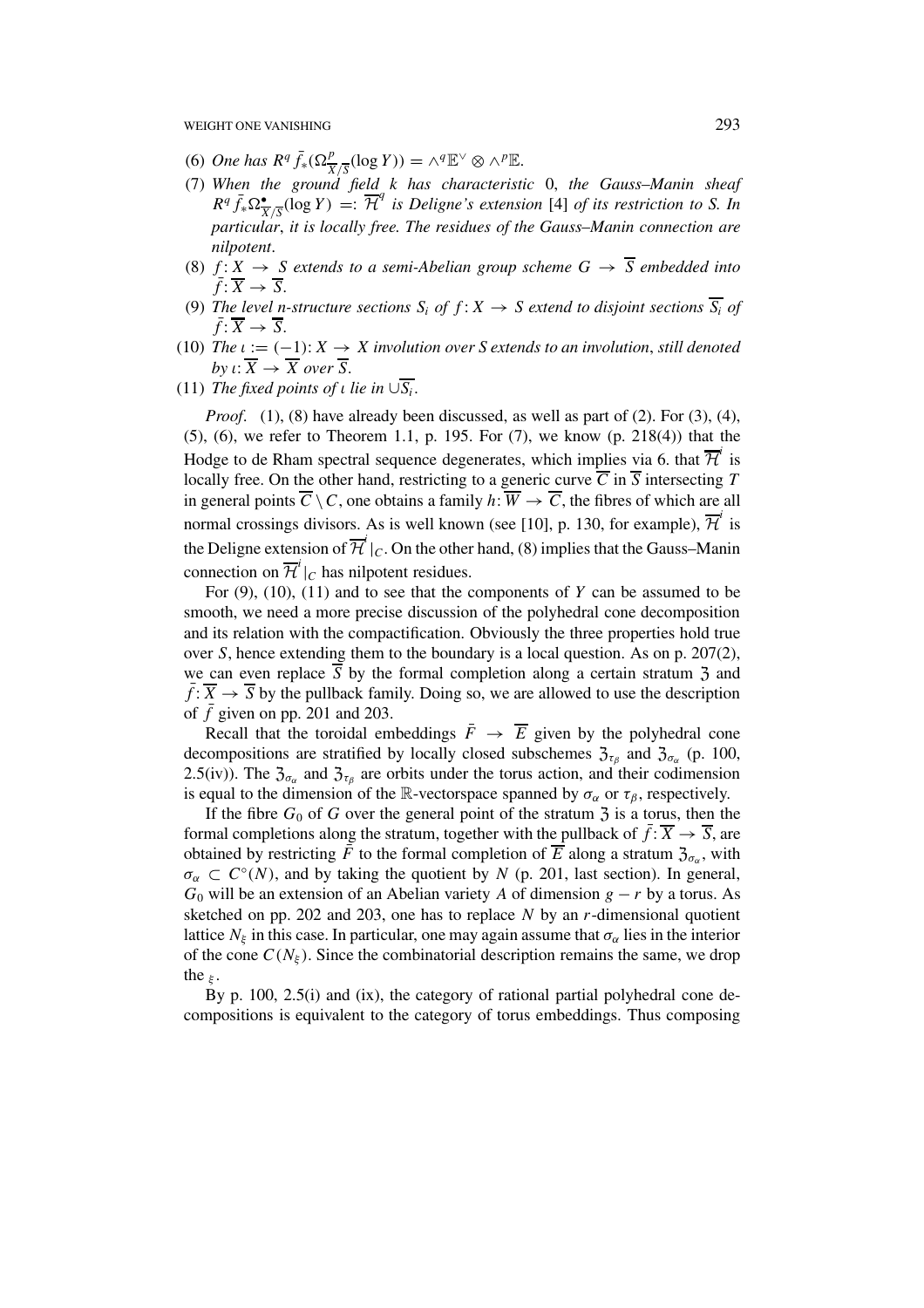a given torus embedding with  $\iota = (-1)$  corresponds to the action of  $\iota$  on the data giving the polyhedral cone decomposition. So we just have to verify that *ι* respect those data. *ι* acts on *N* by multiplication with  $(-1)$ , hence the action is trivial on *B(N)*, and is (-1) on  $N^{\vee}$ . An element  $\mu \in N$  acts on  $(b, \ell) \in \tilde{B}(N) = B(N) \times N$ by

 $(b, \ell) \mapsto (b, \ell + b(u, \lambda))$ 

while  $\gamma \in GL(N)$  acts via

$$
(b, \ell) \mapsto (b \circ (\gamma^{-1}, \gamma^{-1}), \ell \circ \gamma^{-1})
$$

(p. 196, first section). In particular,

$$
(-\mathrm{Id}, 0) \in GL(N) \ltimes N
$$

maps

$$
(b,\ell)\in B(N)\times N^\vee
$$

to  $(b, -\ell)$ . Since the polyhedral cone decompositions are invariant under  $GL(N)$   $\times$ *N*, it is invariant under *ι*.

As for (9), we just remark that a morphism from  $\overline{S}$  to the corresponding compactification  $\overline{S}_1$  of the moduli stack  $A_{g,1}$  is defined by multiplication with *n* on the torus (p. 130, 6.7(6)). In different terms, one keeps the cone decompositions in  $B(N_{\mathbb{R}})$  and  $\tilde{B}(N_{\mathbb{R}}) \times N_{\mathbb{R}}$ , but changes the integral structure by multiplication with *n* on *N*. To see that the closure of the sections of  $f: X \rightarrow S$  of order *n* in  $\overline{X}$  are disjoint sections of  $\bar{f}$ , it is again sufficient to consider the pullback of  $\bar{f}$  to formal completions of the strata in *S*. By p. 202, first section, the *n*-torsion points are the pull-back of the zero-section of the semi-Abelian group scheme over the formal completion.

As already seen, *ι* acts trivially on the cone  $\sigma_{\alpha} \subset B(N_{\mathbb{R}})$ , and the fixed points under the *ι* involution lie in strata  $\mathfrak{Z}_{\tau_{\beta}}$  of  $\bar{F}$ , the *N*-orbit of which are invariant under *ι*. We assumed that  $\{\tau_\beta\}$  is smooth, that is each cone  $\tau_\beta$  is generated by a partial Z-basis

$$
((b_1,\ell_1),\ldots,(b_r,\ell_r)) \text{ of } B(N) \times N^{\vee}.
$$

Thus one has a  $\mu \in N$  with

$$
(b_i, -\ell_i) = (b_{j(i)}, \ell_{j(i)} + b_{j(i)}(\mu,))
$$

for  $i = 1, \ldots, r$ . We have taken an even level *n*. Thus  $N = 2 \cdot N'$  for another integral structure, and one has  $\mu = 2 \cdot \mu'$  for a  $\mu' \in N'$ . We obtain

$$
b_i = b_{j(i)}
$$
 and  $\ell_i + \ell_{j(i)} = 2b_{j(i)}(\mu', ).$ 

Twisting the free Z-module  $B(N) \times N^{\vee}$  by  $\mathbb{Z}/2$  over Z, the basis elements  $(b_i, \ell_i)$ and  $(b_{i(i)}, \ell_{i(i)})$  become equal, which implies that  $j(i) = i$ . This in turn implies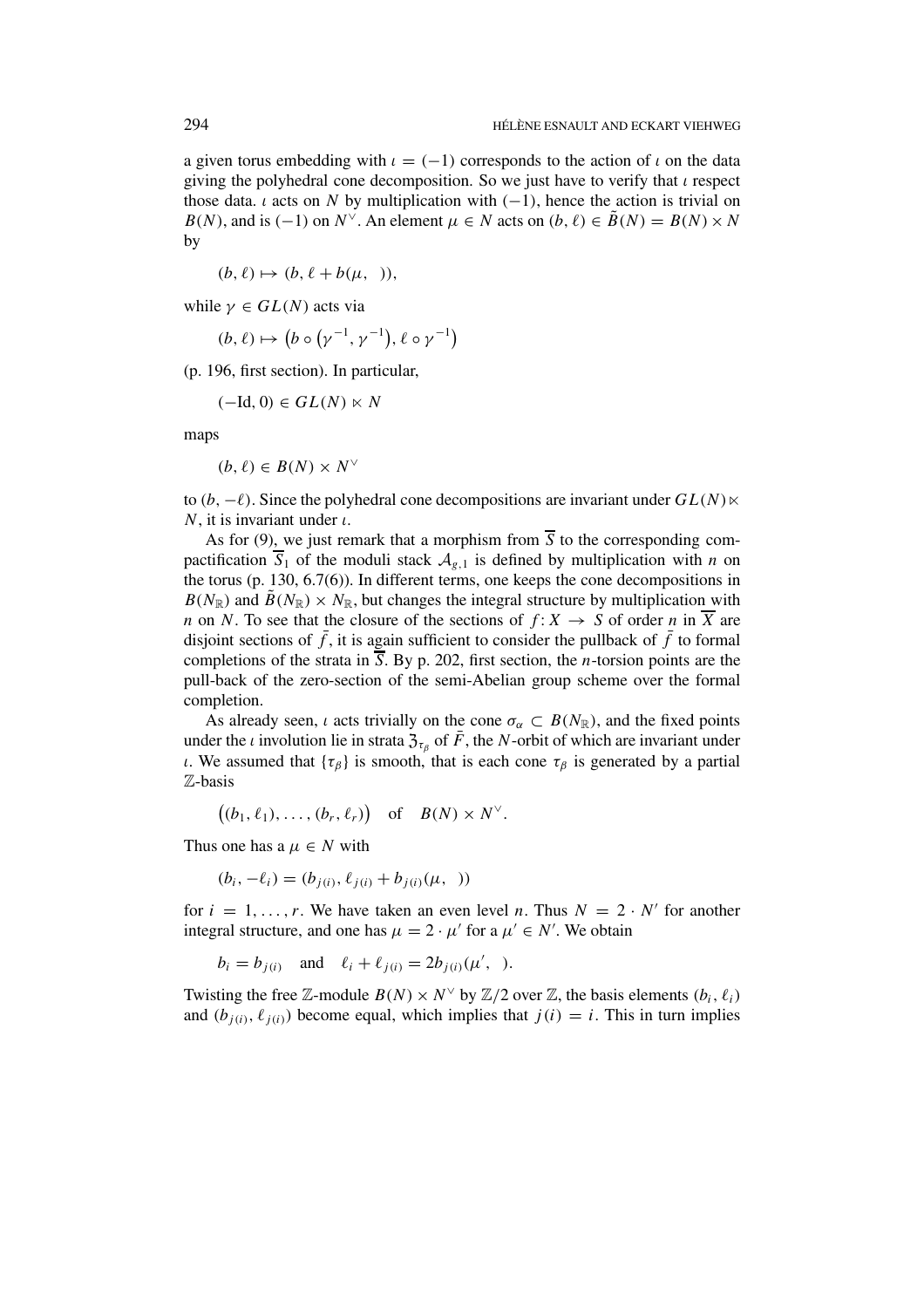that  $2\ell_i = 2b_i(\mu', \cdot)$ , and shows that the dimension of the subspace of  $B(N) \times N^{\vee}$ generated by  $\tau_\beta$  is the same as the dimension of its image in  $B(N)$ . This finally implies that codim( $\mathfrak{Z}_{\tau_{\beta}}$ ) is equal to the codimension of its image in  $\overline{E}$ . So the fixed points of *ι* all lie in the smooth locus of  $\bar{f}$ .

We verified all the conditions stated in Theorem 3.1, except that *Y* can still have singular components. However, since  $(1)$ ,  $(3)$ – $(11)$  are compatible with the blowing up of nonsingular strata of the singular locus of *Y*red, this last point can be achieved.  $\Box$ 

#### **4. A Log Version of the Grothendieck–Riemann–Roch Theorem**

In this section, we show that the Grothendieck–Riemann–Roch theorem extends to a log version.

THEOREM 4.1. Let  $\bar{f}$ :  $\overline{X} \rightarrow \overline{S}$  *be a projective morphism of relative dimension g over a field*, *with X, S smooth*, *compactifying the smooth projective morphism*  $f: X \rightarrow S$ , with the following properties:

- $(1)$  *Both*  $T = \overline{S} \setminus S$  *and*  $Y := (\overline{f}^*(T))_{\text{red}}$  *are normal crossings divisors with smooth irreducible components*.
- (2) *The sheaves*  $\Omega^i_{\overline{X}/\overline{S}}(\log Y)$  *are locally free.*
- (3) *There are cycles*  $W \in CH^g(\overline{X}) \otimes \mathbb{Q}$ ,  $\xi \in CH^g(\overline{S}) \otimes \mathbb{Q}$ , *such that*  $c_g\left(\Omega \frac{1}{\overline{X}/\overline{S}}(\log Y)\right) = \overline{f}^*(\xi) + W \in CH^g(\overline{X}) \otimes \mathbb{Q},$

*with the property*  $W \cdot Y_i = 0 \in CH^{g+1}(\overline{X}) \otimes \mathbb{Q}$  *for all irreducible components*  $of Z := \bar{f}^*(T) - Y.$ 

*Then one has*

$$
\sum_{i} (-1)^{i} \operatorname{ch} \bigg( \sum_{j} R^{j} \overline{f_{*}} \Omega_{\overline{X}/\overline{S}}^{i-j} (\log Y) \bigg) \in CH^{0}(\overline{S}) \otimes \mathbb{Q}.
$$

*Remark.* 4.2. (i) Theorem 4.1 applies in particular when  $Z = \emptyset$ , that is when the fibers have no multiplicities. In this case, (3) is automatically fulfilled and, as we will see, the proof does not require any combinatorics.

(ii) For  $\bar{f}$ :  $\overline{X}$   $\rightarrow$   $\overline{S}$  semistable in codimension one, *Z* will turn out to be the union of all components of the boundary, each of which with image in  $\overline{S}$  of codimension larger than or equal to 2.

*Proof.* We apply the Grothendieck–Riemann–Roch theorem [3] to the alternating sum of the sheaves  $\Omega^i_{\overline{X}/\overline{S}}(\log Y)$ . It yields

$$
\sum_{i} (-1)^{i} \operatorname{ch} \left( \sum_{j} R^{j} \overline{f}_{*} \Omega^{i-j}_{\overline{X}/\overline{S}} (\log Y) \right)
$$
  
=  $\overline{f}_{*} \left( \operatorname{Todd} (\overline{T_{\overline{X}}/\overline{S}}) \cdot \left( \sum_{i} (-1)^{i} \operatorname{ch} (\Omega^{i}_{\overline{X}/\overline{S}} (\log Y)) \right) \right).$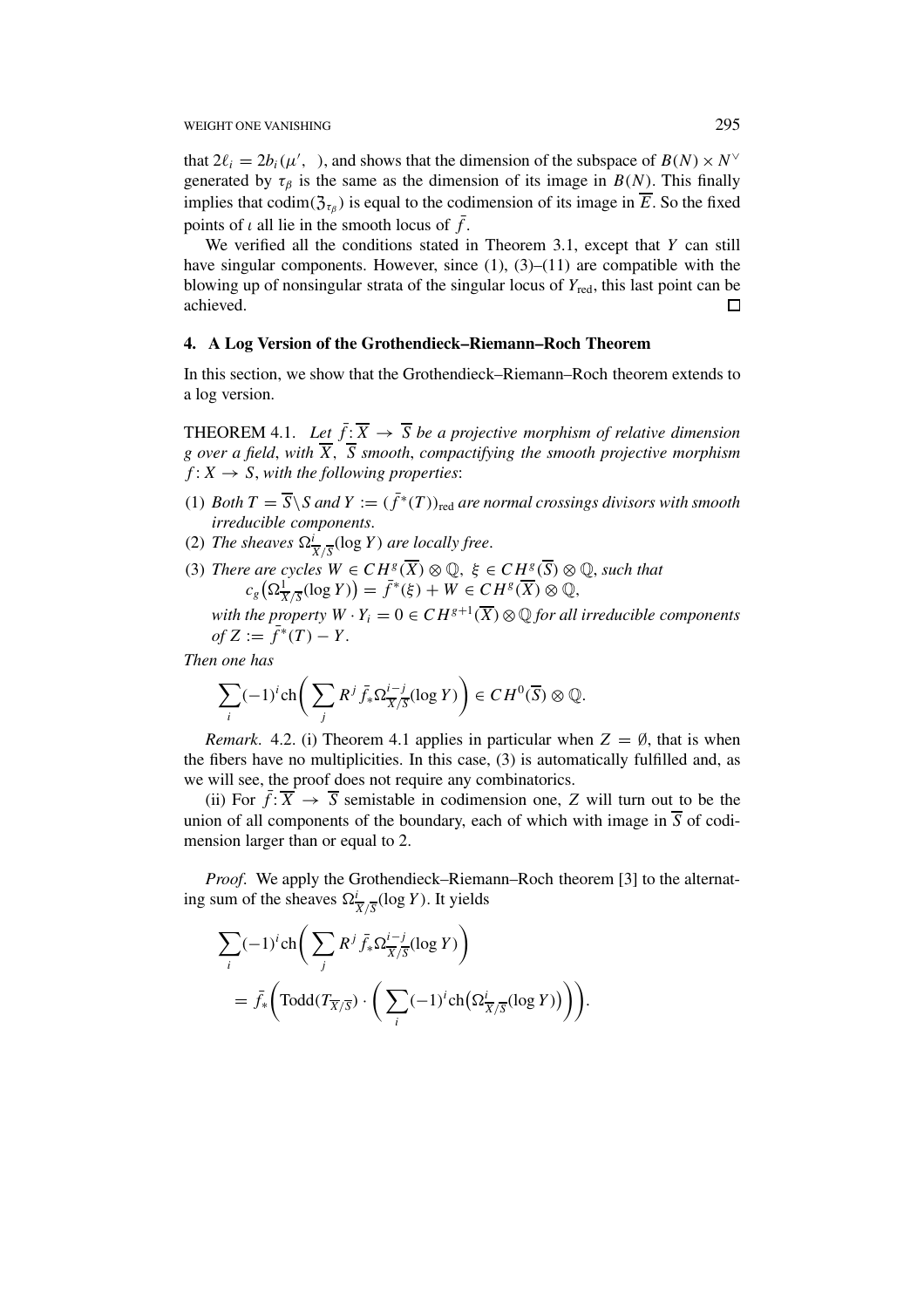We consider the residue sequences

$$
0 \to \bar{f}^* \Omega_{\overline{S}}^1 \to \bar{f}^* \Omega_{\overline{S}}^1(\log T) \to \mathcal{O}_{\tilde{T}} \to 0,
$$
  

$$
0 \to \Omega_{\overline{X}}^1 \to \Omega_{\overline{X}}^1(\log Y) \to \mathcal{O}_{\tilde{Y}} \to 0,
$$

where, in order to simplify notations, we have set

$$
\tilde{T}_j = \bar{f}^* T_j \quad \text{and} \quad \mathcal{O}_{\tilde{T}} = \bigoplus_j \mathcal{O}_{\tilde{T}_j},
$$

for the irreducible components  $T_j$  of  $T$ , and similarly  $\mathcal{O}_{\tilde{Y}} = \bigoplus_i \mathcal{O}_{Y_i}$ . The pullback of differential forms

$$
\bar{f}^* \Omega_{\overline{S}}^1(\log T) \to \Omega_{\overline{X}}^1(\log Y) \tag{4.1}
$$

induces a natural map  $\mathcal{O}_{\tilde{T}} \to \mathcal{O}_{\tilde{Y}}$ .

Multiplicativity of the Todd class implies

$$
Todd(TX) · Todd(f∗ TS)-1
$$
  
= Todd(T<sub>X/S</sub>(log Y)) · ∏<sub>q ≥ 1</sub> Todd(*Ext*<sup>q</sup>(*O*<sub>γ̄</sub>, *O*<sub>X</sub>))<sup>(-1)<sup>q+1</sup></sup> ·  
· ∫<sub>q ≥ 1</sub> Todd(*Ext*<sup>q</sup>(*O*<sub>Γ̄</sub>, *O*<sub>X</sub>))<sup>(-1)<sup>q</sup></sup>.

We define  $B$  and  $C$  via the exact sequences

$$
0 \to \mathcal{B} \to \mathcal{O}_{\tilde{Y}} \to \mathcal{O}_{\tilde{Y}}/\mathcal{O}_{\tilde{T}} \to 0,
$$
  

$$
0 \to \mathcal{C} \to \mathcal{O}_{\tilde{T}} \to \mathcal{B} \to 0.
$$

Using again multiplicativity, one obtains

$$
Todd(T_{\overline{X}}) \cdot Todd(\overline{f}^*T_{\overline{S}})^{-1}
$$
  
=  $Todd(T_{\overline{X}/\overline{S}}(log Y)) \cdot \prod_{q \geq 1} Todd(\mathcal{E}xt^q (\mathcal{O}_{\tilde{Y}}/\mathcal{O}_{\tilde{T}}, \mathcal{O}_{\overline{X}}))^{(-1)^{q+1}}.$   
·  $\prod_{q \geq 1} Todd(\mathcal{E}xt^q (\mathcal{C}, \mathcal{O}_{\overline{X}}))^{(-1)^q}.$ 

On the other hand, one has the well-known relation [11]

$$
\text{Total}(T_{\overline{X}/\overline{S}}(\log Y)) \cdot \left( \sum (-1)^i \text{ch}\left(\Omega^i_{\overline{X}/\overline{S}}(\log Y)\right) \right)
$$
  
=  $(-1)^g c_g \left(\Omega^1_{\overline{X}/\overline{S}}(\log Y)\right).$ 

Let us write

$$
\prod_{q \geqslant 1} \text{ Todd}(\mathcal{E}xt^q(\mathcal{O}_{\tilde{Y}}/\mathcal{O}_{\tilde{T}}, \mathcal{O}_{\overline{X}}))^{(-1)^{q+1}} = 1 + \text{err}
$$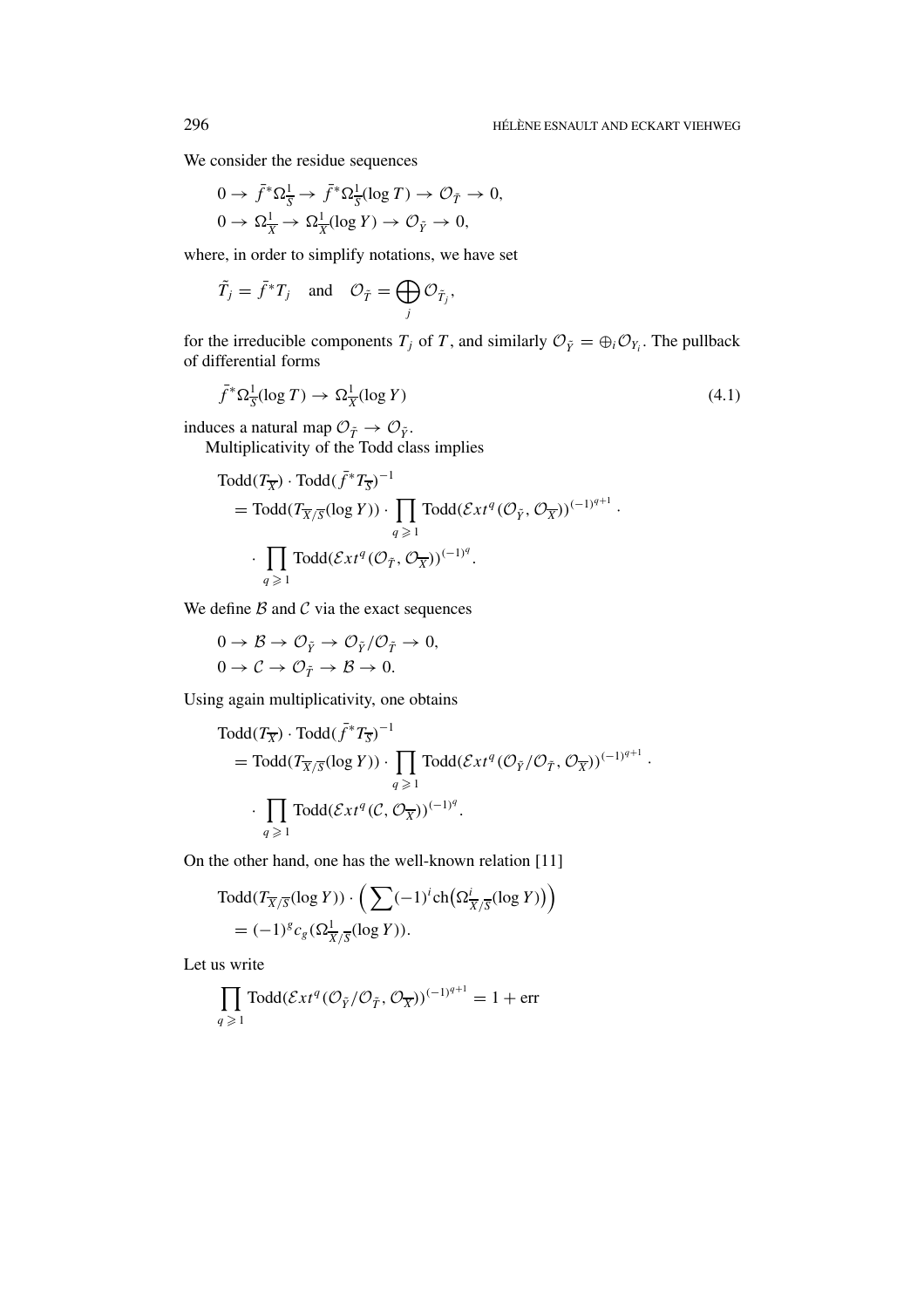WEIGHT ONE VANISHING 297

with err  $\in CH^{\bullet}(\overline{X})$ . The sheaf  $\mathcal{O}_{\tilde{Y}}/\mathcal{O}_{\tilde{T}}$  is a direct sum of structure sheaves  $\mathcal{O}_{Y_{i_1}\cap...\cap Y_{i_\ell}}.$ 

The Poincaré residue map  $\Omega^1_{\overline{X}/\overline{S}}(\log Y) \to \mathcal{O}_{Y_{i_1} \cap ... \cap Y_{i_\ell}}$  is surjective, hence

$$
c_g\left(\Omega^1_{\overline{X}/\overline{S}}(\log Y)\right)\cdot(Y_{i_1}\cap\ldots\cap Y_{i_\ell})=0\in CH^{g+\ell}(\overline{X}).
$$

Since err is a sum of terms supported in those strata  $Y_{i_1} \cap \ldots \cap Y_{i_\ell}$ , we conclude

$$
c_g\left(\Omega^1_{\overline{X}/\overline{S}}(\log Y)\right) \cdot \prod_{q \geqslant 1} \text{Todd}(\mathcal{E}xt^q (\mathcal{O}_{\tilde{Y}}/\mathcal{O}_{\tilde{T}}, \mathcal{O}_{\overline{X}}))^{(-1)^{q+1}}
$$
  
=  $c_g\left(\Omega^1_{\overline{X}/\overline{S}}(\log Y)\right)$ .

Thus

$$
\bar{f}_{*} \text{Total}(T_{\overline{X}/\overline{S}}) \cdot \left( \sum_{i} (-1)^{i} \text{ch}\big(\Omega_{\overline{X}/\overline{S}}^{i}(\log Y)\big) \right)
$$
\n
$$
= (-1)^{g} \bar{f}_{*} \left( c_{g} \big(\Omega_{\overline{X}/\overline{S}}^{1}(\log Y)\big) \cdot \prod_{q \geqslant 1} \text{ Todd}(\mathcal{E}xt^{q}(\mathcal{C}, \mathcal{O}_{\overline{X}}))^{(-1)^{q}} \right). \tag{4.2}
$$

If  $Z = \emptyset$ , the sheaf C is zero, hence Todd $(\mathcal{E}xt^q(\mathcal{C}, \mathcal{O}_{\overline{X}})) = 1$ . This finishes the proof of Remark 4.2(i).

For the general case, we will express the right-hand side of (4.2) as the direct image of terms of the form  $(-1)^g c_g(\Omega^1_{\overline{X}/\overline{S}}(\log Y)) \cdot (1+w)$ , where  $w \in CH^{\geq 1}(\overline{X})$ is a linear combination of products  $Y_{i_1} \cdots Y_{i_\ell}$ . For some of those, one can again use the Poincaré residue for relative differential forms, to show that

$$
(-1)^{g} c_g \left( \Omega^1_{\overline{X}/\overline{S}}(\log Y) \right) \cdot Y_{i_1} \cdots Y_{i_\ell} = 0.
$$

For the remaining ones, we will show that one of the  $Y_{i<sub>u</sub>}$  must be a component of *Z*, and the assumption (3) in Theorem 4.1 will allow us to show that

$$
\bar{f}_{*}(-1)^{g} c_{g} \left( \Omega \frac{1}{X/\overline{S}} (\log Y) \right) \cdot Y_{i_{1}} \cdots Y_{i_{\ell}} = 0.
$$

So we have to study the residue map and the sheaf  $\mathcal{O}_{\tilde{Y}}/\mathcal{O}_{\tilde{T}}$  more precisely. Let us first fix notations. We write

$$
Y = \sum_{i \in \mathcal{I}} Y_i, \qquad T = \sum_{j \in \mathcal{J}} T_j,
$$

where the  $Y_i$ ,  $T_j$  are prime divisors. For  $I \subset \mathcal{I}$ ,  $J \subset \mathcal{J}$ , we define

$$
Y_I = \bigcap_{i \in I} Y_i, \qquad T_J = \bigcap_{j \in J} T_j.
$$

Since  $\Omega^1_{\overline{X}/\overline{S}}(\log Y)$  is locally free,  $\overline{f}$  sends strata to strata. Indeed, choose *J* maximal with the property that  $T_J \supset \overline{f}(Y_I)$ . If  $Y_I \to T_J$  is not surjective, we find a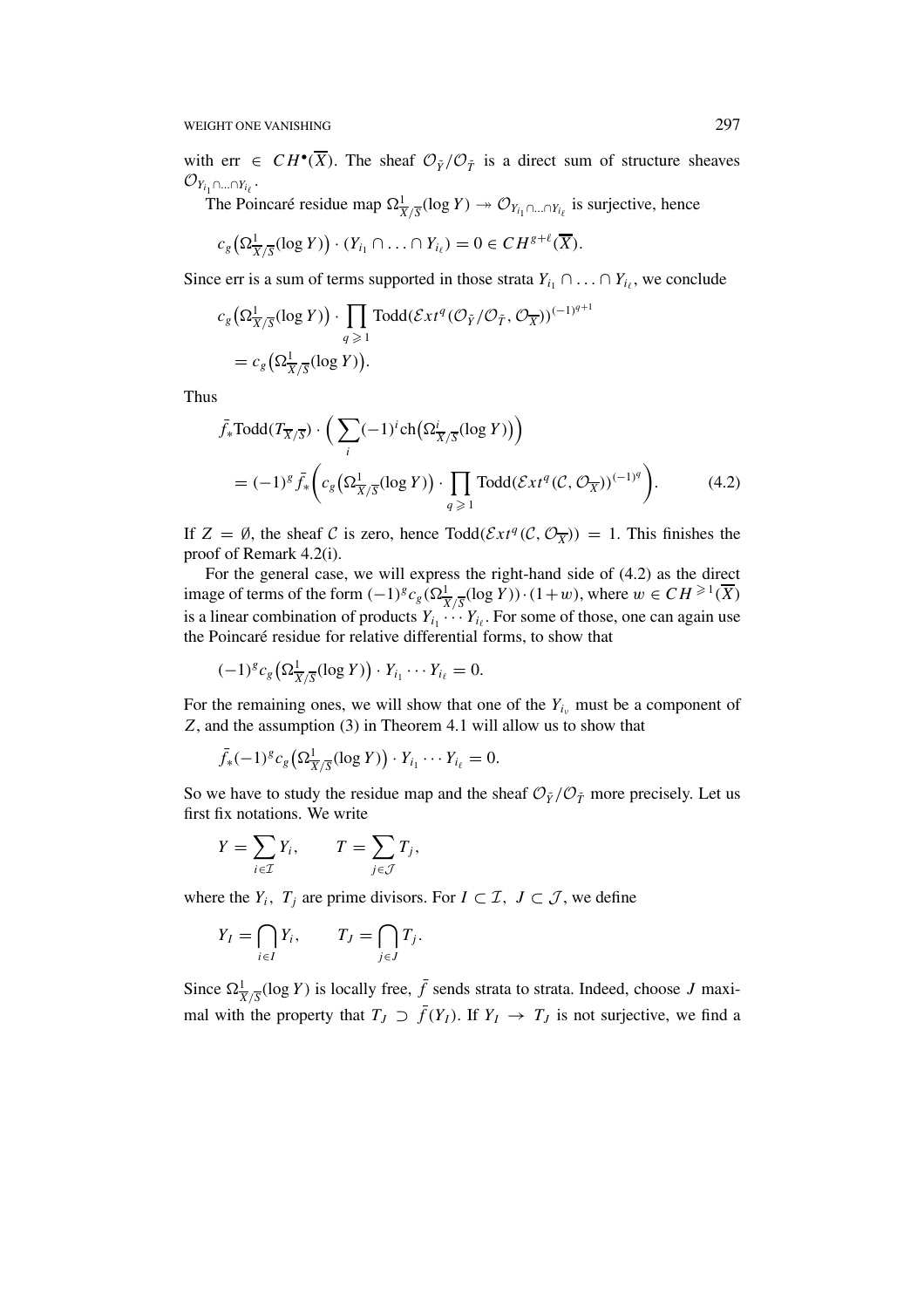local parameter *t* on  $\overline{S}$ , in a general point of  $\overline{f}(Y_I)$ , such that  $\overline{f}(Y_I)$  lies in the zero locus of *t* but not in  $T_J$ . As  $\mathcal{O}_{\overline{S}}$  d*t* is locally split in  $\Omega_{\overline{S}}^1(\log T)$ , and the injection

$$
\bar{f}^* \Omega_{\overline{S}}^1(\log T) \subset \Omega_{\overline{X}}^1(\log Y)
$$

is locally split,  $\mathcal{O}_{\overline{X}}$  dt is locally split in  $\Omega^1_{\overline{X}}(\log Y)$  as well. But since by assumption,

$$
t=\sum_{i\in I}y_i\alpha_i,\ \alpha_i\in\mathcal{O}_{\overline{X}},
$$

one finds

$$
dt = \sum_{i \in I} y_i \cdot \left( d\alpha_i + \frac{dy_i}{y_i} \alpha_i \right),
$$

a contradiction.

This allows to define, for each  $I \subset \mathcal{I}$ , the index set  $J := J(I) \subset \mathcal{J}$  with the property  $\bar{f}(Y_I) = T_J$ . It yields a Q-linear map

$$
\varphi_I: \bigoplus_{j \in J} \mathbb{Q} \cdot T_j \to \bigoplus_{i \in I} \mathbb{Q} \cdot Y_i,
$$
  

$$
\varphi_I(T_j) = \sum_{i \in I} v_i^j Y_i, \quad \text{where } \bar{f}^* T_j = \sum_{i \in \mathcal{I}} v_i^j Y_i.
$$

One defines

$$
\delta_Y = \text{codim}(\text{Im}(\varphi_I)) = |I| - \text{dim}(\text{Im}(\varphi_I)).\tag{4.3}
$$

CLAIM 4.3. One has  $\delta_I > 0$  if and only of the residue map

 $\Omega^1_X(\log Y) \twoheadrightarrow \mathcal{O}_{Y_I}$ 

*factors through*  $\Omega^1_{\overline{X}/\overline{S}}(\log Y) \twoheadrightarrow \mathcal{O}_{Y_I}$ .

*Proof.* We fix  $I, J = J(I)$  as before. The question being local at generic points of  $T_j$  and  $Y_l$ , we choose local parameters  $\{t_j\}$  and  $\{y_i\}$  defining  $T_j$  and  $Y_i$  locally. Then the equation of the morphism  $\bar{f}$  is simply  $t_j = \prod_{i \in I} y_i^{v_i^j}$ . As in the beginning of the proof of Theorem 4.1, by functoriality of the Poincaré residue, the inclusion (4.1) maps

$$
\bar{f}^* \Omega_{\overline{S}}^1(\log T) \stackrel{\text{res}}{\longrightarrow} \bar{f}^* \bigg( \bigoplus_{j \in J} \mathcal{O}_{T_j} \bigg) \quad \text{to} \quad \Omega_{\overline{X}}^1(\log Y) \stackrel{\text{res}}{\longrightarrow} \bigoplus_{i \in I} \mathcal{O}_{Y_i}.
$$

It induces

$$
\bigoplus_{j \in J} \bar{f}^*(\mathcal{O}_{T_j})|_{Y_I} = \bigoplus_{J} \mathcal{O}_{Y_I} \rightarrow \bigoplus_{I} \mathcal{O}_{Y_I}
$$

$$
res\left(\frac{dt_j}{t_j}\right) \mapsto \sum_{i \in I} v_i^j res\left(\frac{dy_i}{y_i}\right).
$$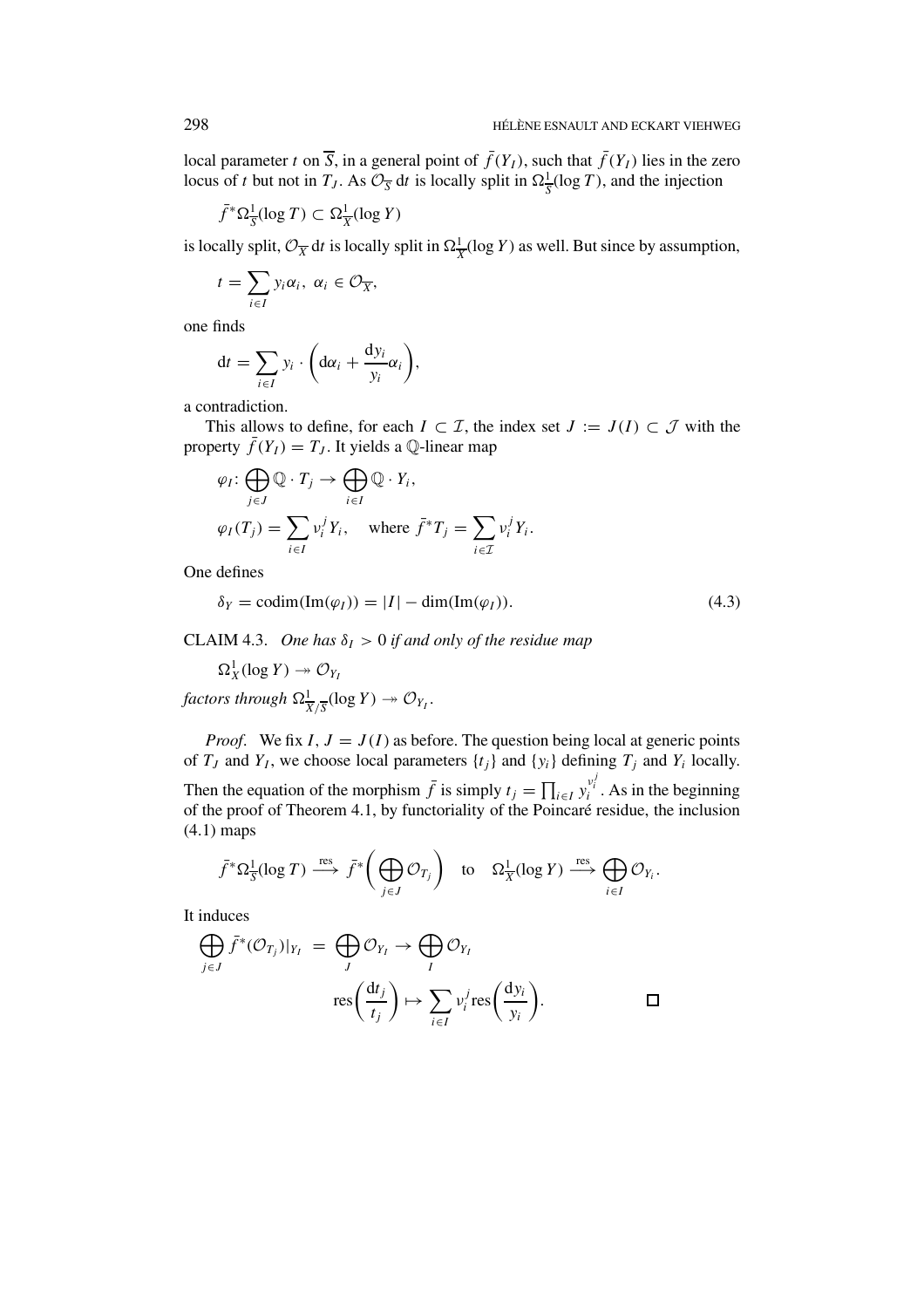WEIGHT ONE VANISHING 299

CLAIM 4.4. *Let*  $i_1, \ldots, i_\mu \in \mathcal{I}$ , *not necessarily pairwise distinct. Assume that*  $Y_I \neq \emptyset$  *and*  $\delta_I > 0$ , *where*  $I \subset I$  *is the smallest subset of*  $I$  *containing*  $\{i_1, \ldots, i_{\mu}\}.$ *Then the cycle*  $Y_{i_1} \cdots Y_{i_\mu} \in CH^\mu(\overline{X})$  *fulfills* 

$$
c_g\big(\Omega^1_{\overline{X}/\overline{S}}(\log Y)\big)\cdot Y_{i_1}\cdots Y_{i_\mu}=0\in CH^{g+\mu}(\overline{X}).
$$

*Proof.* Renumbering the components, we may write  $I = \{i_1, \ldots, i_n\}$  for a pairwise distinct set of indices *i*1*,...,iη*. By Claim 4.3, one has

$$
c_g\left(\Omega^1_{\overline{X}/\overline{S}}(\log Y)\right)\cdot Y_I=0,
$$

thus, a fortiori,  $c_g(\Omega^1_{\overline{X}/\overline{S}}(\log Y)) \cdot Y_I \cdot Y_{i_{\eta+1}} \cdots Y_{i_{\mu}} = 0.$ 

 $\Box$ 

Recall that for the proof of Theorem 4.1, it remains to show that the term

$$
(-1)^{g} \bar{f}_{*}\bigg(c_{g}\big(\Omega_{\overline{X}/\overline{S}}^{1}(\log Y)\big) \cdot \prod_{q \geq 1} \text{Todd}(\mathcal{E}xt^{q}(\mathcal{C}, \mathcal{O}_{\overline{X}}))^{(-1)^{q}}\bigg)
$$

in formula (4.2) is equal to  $(-1)^g \bar{f}_*(c_g(\Omega^1_{\overline{X}/\overline{S}}(\log Y)))$ . Writing

$$
\tilde{T}_j = \tilde{f}^*(T_j)
$$
 and  $Z_j = \tilde{T}_j - (\tilde{T}_j)_{\text{red}}$ 

one has a commutative diagram

$$
\begin{array}{ccccccc}\n0 & \longrightarrow & \bigoplus_{j} \mathcal{O}_{Z_{j}}(-\tilde{T}_{j})_{\text{red}} & \longrightarrow & \bigoplus_{j} \mathcal{O}_{\tilde{T}_{j}} & \longrightarrow & \bigoplus_{j} \mathcal{O}_{(\tilde{T}_{j})_{\text{red}}} & \longrightarrow & 0 \\
 & & & & & \\
0 & \longrightarrow & & & & \\
0 & \longrightarrow & & & & \\
\end{array}
$$

with exact rows. Since  $\rho_1$  is injective Ker  $\rho_2$  = Coker  $\rho_1$  =: K. Thus

$$
\prod_{q \geq 1} \text{Todd}(\mathcal{E}xt^q(\mathcal{C}, \mathcal{O}_{\overline{X}}))^{(-1)^q}
$$
\n
$$
= \prod_{q \geq 1} \text{Todd}(\mathcal{E}xt^q(\bigoplus_j \mathcal{O}_{Z_j}(-(\tilde{T}_j)_{\text{red}}, \mathcal{O}_{\overline{X}})))^{(-1)^q}.
$$
\n
$$
\cdot \prod_{q \geq 1} \text{Todd}(\mathcal{E}xt^q(\mathcal{K}, \mathcal{O}_{\overline{X}}))^{(-1)^q}.
$$

One has

$$
\mathcal{E}xt^{1}(\mathcal{O}_{Z_{j}}(-(\tilde{T}_{j})_{\text{red}}),\mathcal{O}_{\overline{X}}) = \mathcal{O}_{\overline{X}}(\tilde{T}_{j})/\mathcal{O}_{\overline{X}}((\tilde{T}_{j})_{\text{red}}),
$$

while

$$
\mathcal{E}xt^q(\mathcal{O}_{Z_j}(-(\tilde{T}_j)_{\text{red}}), \mathcal{O}_{\overline{X}}) = 0, \quad q \geq 2.
$$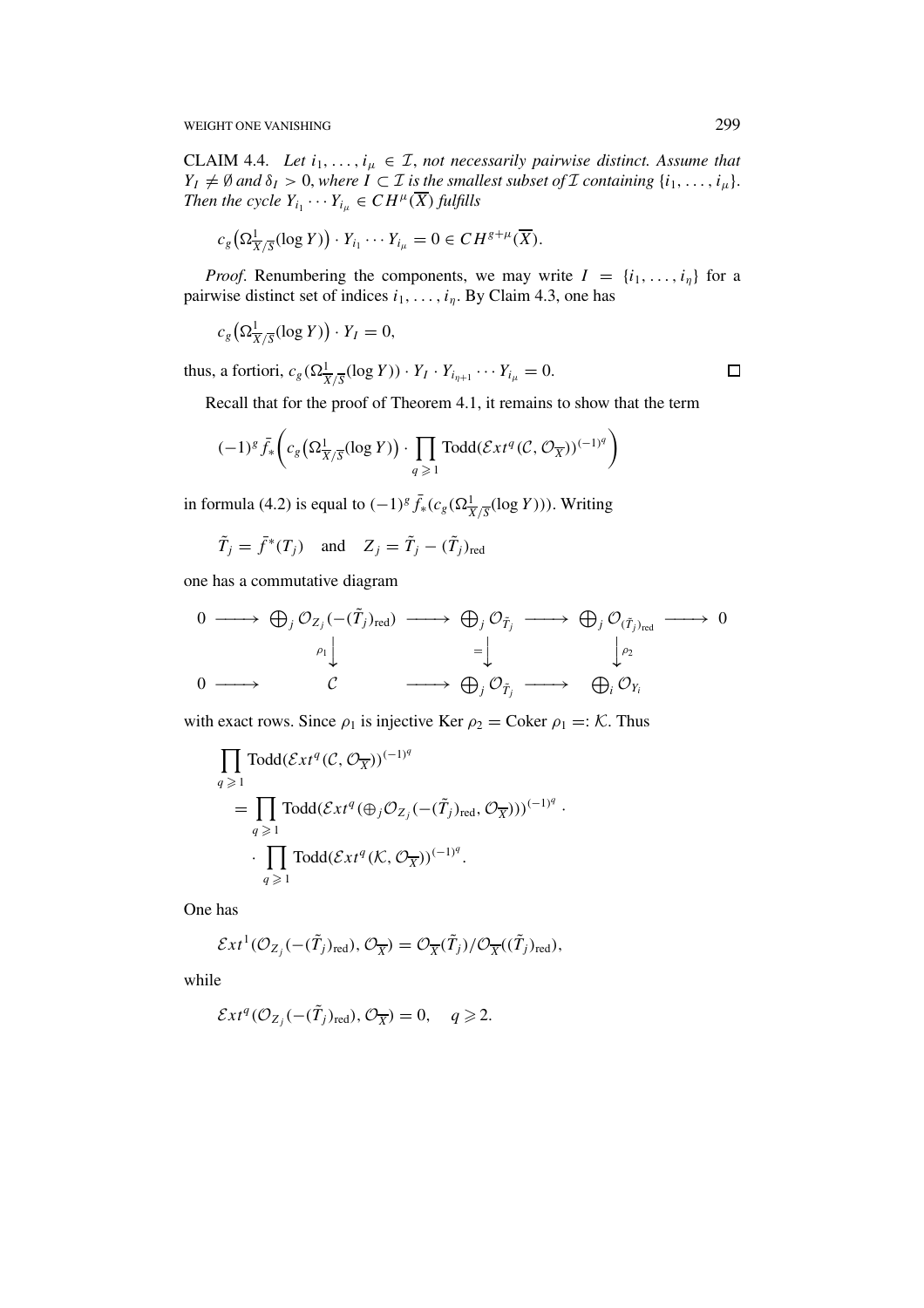Thus

$$
\prod_{q \geqslant 1} \text{Todd}(\mathcal{E}xt^q(\mathcal{O}_{Z_j}(-(\tilde{T}_j)_{\text{red}}, \mathcal{O}_{\overline{X}})))^{(-1)^q} = 1 + v_j,
$$

where  $v_j \in CH^{\geq 1}(\overline{X})$  can be written as a sum of terms  $m_{i_1,\dots,i_\mu} Y_{i_1} \cdots Y_{i_\mu}$ , where at least one of the  $Y_{i_p}$  lies in  $Z_j$ , and  $m_{i_1,\dots,i_k} \in \mathbb{Z}$ . On the other hand, one has the exact sequence

$$
0\to \mathcal{K}\to \bigoplus_j \mathcal{O}_{(\tilde{T}_j)_{\text{red}}}\to \mathcal{O}_{\tilde{Y}}\to \mathcal{O}_{\tilde{Y}}/\mathcal{O}_{\tilde{T}}\to 0.
$$

Let us write

$$
Y = \Phi + V \quad \text{and} \quad (\tilde{T}_j)_{\text{red}} = \Phi_j + V_j,
$$

where each component of  $\Phi_j$  maps surjectively onto  $T_j$ , where each component of *V* and *V<sub>j</sub>* maps to a lower-dimensional strata in *T*, and with  $\Phi = (\sum_j \Phi_j)_{\text{red}}$ . Of course  $V_j \subset V$  and  $V \subset Z$ . Denoting as usual by  $\tilde{ }$  the normalization, one has

$$
\begin{split}\n&\prod_{q \geq 1} \text{Todd}(\mathcal{E}xt^q(\mathcal{K}, \mathcal{O}_{\overline{X}}))^{(-1)^q} \\
&= \prod_{q \geq 1} \left[ \text{Todd}(\mathcal{E}xt^q(\bigoplus_j (\mathcal{O}_{\tilde{\Phi}_j} \oplus \mathcal{O}_{\tilde{V}_j}), \mathcal{O}_{\overline{X}}))^{(-1)^q} \cdot \right. \\
&\cdot \text{Todd}(\mathcal{E}xt^q(\bigoplus_j ((\mathcal{O}_{\tilde{\Phi}_j} \oplus \mathcal{O}_{\tilde{V}_j})/\mathcal{O}_{(\tilde{T}_j)_{\text{red}}}, \mathcal{O}_{\overline{X}})))^{(-1)^{q+1}} \cdot \\
&\cdot \text{Todd}(\mathcal{E}xt^q(\mathcal{O}_{\tilde{Y}}, \mathcal{O}_{\overline{X}}))^{(-1)^{q+1}} \cdot \text{Todd}(\mathcal{E}xt^q(\mathcal{O}_{\tilde{Y}}/\mathcal{O}_{\tilde{T}}, \mathcal{O}_{\overline{X}}))^{(-1)^q}].\n\end{split}
$$

Next, for  $i \in \mathcal{I}$  let us define

$$
N(i) = |\{j \subset \mathcal{J}; Y_i \subset (\tilde{T}_j)_{\text{red}}\}| - 1.
$$

Remark that  $N(i)$  is zero except when  $Y_i \subset V$ . One has

$$
\text{ Todd}(\mathcal{E}xt^q(\oplus_j(\mathcal{O}_{\tilde{\Phi}_j}\oplus \mathcal{O}_{\tilde{V}_j}),\mathcal{O}_{\overline{X}}))^{(-1)^q}\cdot \text{ Todd}(\mathcal{E}xt^q(\mathcal{O}_{\tilde{Y}},\mathcal{O}_{\overline{X}}))^{(-1)^{q+1}}
$$
\n
$$
= \text{ Todd}(\mathcal{E}xt^q(\oplus_{i\in\mathcal{I}}\mathcal{O}_{Y_i}^{\oplus N(i)},\mathcal{O}_{\overline{X}}))^{(-1)^q}.
$$

Moreover, one has

$$
\text{Todd}(\mathcal{E}xt^q((\mathcal{O}_{\tilde{\Phi}_j}\oplus \mathcal{O}_{\tilde{V}_j})/\mathcal{O}_{(\tilde{T}_j)_{\text{red}}},\mathcal{O}_{\overline{X}}))^{(-1)^{q+1}}=1+w_j,
$$

where  $w_j \in CH^{\geqslant 1}(\overline{X})$  is the sum of terms  $m_{i_1,\dots,i_\mu} Y_{i_1} \cdots Y_{i_\mu}$ , where at least two of the  $i_p$  are different.

Assume that  $Y_{i_1}, \ldots, Y_{i_\mu}$  are all components of  $\Phi_j$ . The image of  $Y_{\{i_1, \ldots, i_\mu\}}$  is one of the strata of *T*. Since *Y* is a normal crossing divisor,  $\bar{f}(Y_{\{i_1,\dots,i_\mu\}}) = T_j$ . So  $\delta$ <sub>{*i*1</sub>,...,*i<sub>µ</sub>*} > 0 and by Claim 4.4 the intersection of  $c_g(\Omega^1_{\overline{X}/\overline{S}}(\log Y))$  with the cycle  $Y_{i_1} \cdots Y_{i_n}$  is zero.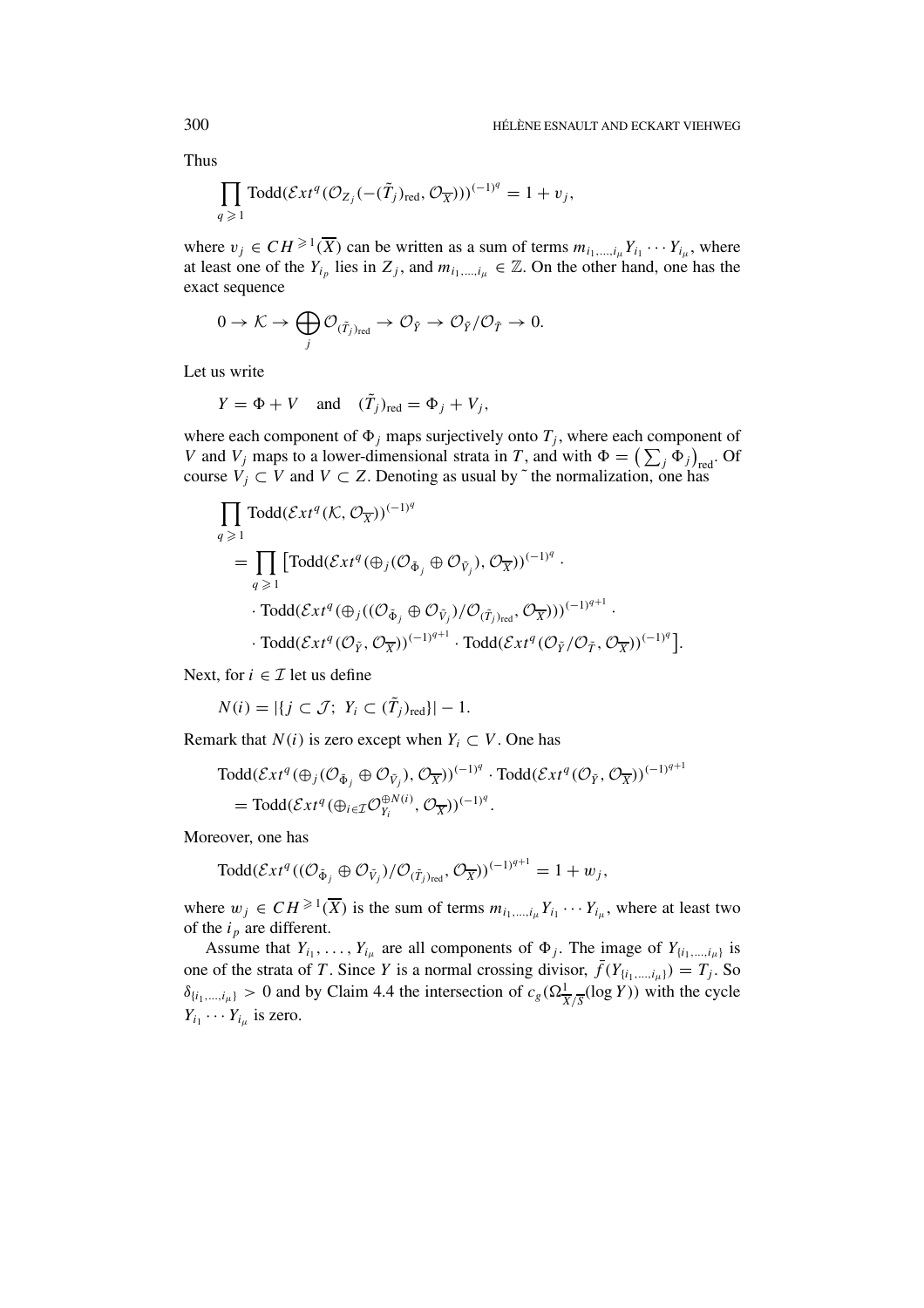Altogether, one has

$$
c_g(\Omega^1_{\overline{X}/\overline{S}}(\log Y)) \cdot \prod_{q \geqslant 1} \text{Todd}(\mathcal{E}xt^q(\mathcal{C}, \mathcal{O}_{\overline{X}}))^{(-1)^q}
$$
  
=  $c_g(\Omega^1_{\overline{X}/\overline{S}}(\log Y)) \cdot (1+w),$ 

where the cycle  $w \in CH^{\geq 1}(\overline{X})$  lies in the subspace generated by products  $Y_{i_1} \cdots Y_{i_\ell}$  with at least one  $Y_{i_\nu}$  contained in *Z*.

We conclude the proof of Theorem 4.1 applying Proposition 4.5.

**PROPOSITION 4.5.** *Let*  $\bar{f}$ **:**  $\overline{X} \rightarrow \overline{S}$  *be as in Theorem 4.1. Then*  $\ell \ge 1$  *irreducible components*  $Y_{i_1}, \ldots, Y_{i_\ell}$  *of*  $Y$ *, with*  $Y_{i_\ell} \subset |Z|$ *, fulfill* 

$$
\bar{f}_*(c_g\big(\Omega^1_{\overline{X}/\overline{S}}(\log Y)\big)\cdot Y_{\iota_1}\cdots Y_{\iota_\ell}\big)=0\in CH^{\ell}(\overline{S})\otimes\mathbb{Q}.
$$

By Claim 4.4, we only have to study strata for which  $\delta_I = 0$ .

LEMMA 4.6. *If*  $\delta_I = 0$  *and*  $i \in I$  *is given, then there is a divisor*  $\Gamma$  *supported in*  $T \subset \overline{S}$ *, there are indices*  $\ell_1, \ldots, \ell_m \in \mathcal{I} \setminus I$  *and multiplicities*  $\beta_1, \ldots, \beta_m \in \mathbb{Q}$ *fulfilling*

$$
Y_i \cdot Y_I = \bar{f}^*(\Gamma) \cdot Y_I + \sum_{\nu=1}^m \beta_{\nu} Y_{I \cup \{\ell_{\nu}\}} \in CH^{1+|I|}(\overline{X}) \otimes \mathbb{Q}.
$$

*Proof.* By formula (4.3), we know that  $Y_i$  lies in the image of  $\varphi_I$ . Thus there is a Q-divisor  $\Gamma$  supported on  $T_J$  such that  $Y_i - \bar{f}^*(\Gamma)$  is supported away of  $Y_a$ ,  $a \in I$ .  $\Box$ 

LEMMA 4.7. *For*  $\ell \geqslant 1$  *let*  $\mathfrak{P}_{\ell}$  *be the set of all sets of indices I with*  $|I| = \mu \leqslant \ell$ , *with*  $Y_I \neq \emptyset$ ,  $\delta_I = 0$ , *and such that there is one*  $i \in I$  *with*  $Y_i \subset |Z|$ . For irreducible *components*  $Y_{\iota_1}, \ldots, Y_{\iota_\ell}$  *of*  $Y$ *, with*  $Y_{\iota_\ell} \subset |Z|$ *, there exist multiplicities*  $a_I \in \mathbb{Q}$  *for*  $I \in \mathfrak{P}_{\ell}$ , *cycles* 

$$
\Gamma_I \in CH^{\ell-|I|}(\overline{S}) \otimes \mathbb{Q}, \quad with \; \Gamma_I|_{\overline{S}\setminus T} = 0 \in CH^{\ell-|I|}(\overline{S} \setminus T) \otimes \mathbb{Q},
$$

*such that*

$$
c_g\left(\Omega^1_{\overline{X}/\overline{S}}(\log Y)\right)\cdot Y_{\iota_1}\cdots Y_{\iota_\ell}=c_g\left(\Omega^1_{\overline{X}/\overline{S}}(\log Y)\right)\cdot \sum_{I\in\mathfrak{P}_\ell}a_I\bar{f}^*(\Gamma_I)\cdot Y_I.
$$
 (4.4)

*Proof.* Obviously  $\delta_{\{i\}} = 0$ , thus  $\mathfrak{P}_1 = \{i \in \mathcal{I}, Y_i \subset |Z|\}$ . So for  $\ell = 1$  there is nothing to show.

We assume now by induction on  $\ell$  that formula (4.4) holds true for  $\ell$ . We want to prove it for  $\ell + 1$ . It remains to show that for  $i \in \mathcal{I}$  and  $I \in \mathfrak{P}_{\ell}$ ,

$$
c_g\left(\Omega^1_{\overline{X}/\overline{S}}(\log Y)\right) \cdot Y_i \cdot Y_I \tag{4.5}
$$

has the shape required on the right-hand side of formula (4.4).

 $\Box$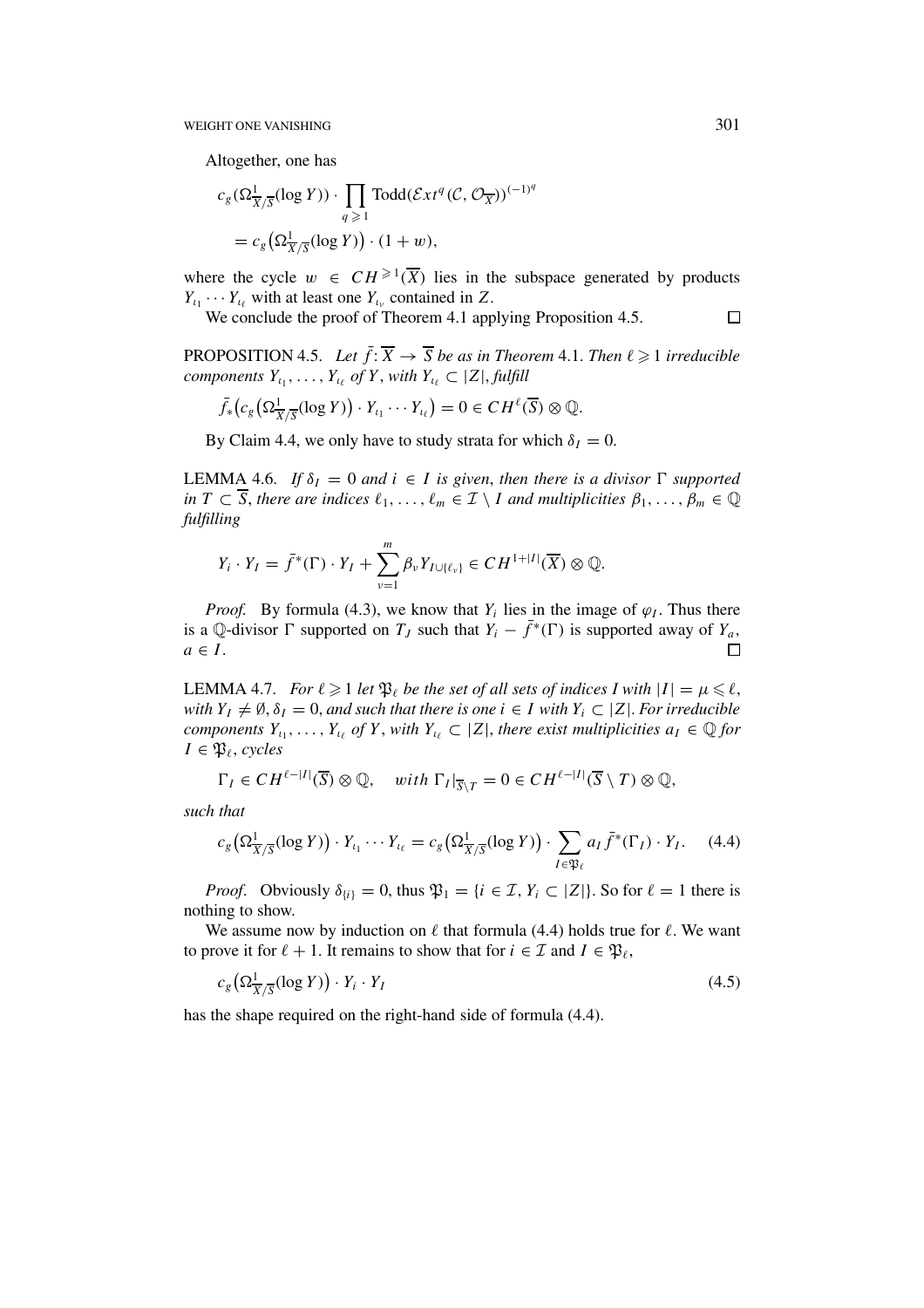If *i* ∉ *I*, then either  $\delta$ <sub>*ii*)∪*I* = 0, which implies {*i*} ∪ *I* ∈  $\mathfrak{P}_{\ell+1}$ , or else the</sub> expression (4.5) is zero by Claim 4.4.

Thus we assume that  $i \in I$ . By Lemma 4.6, one has

$$
Y_i \cdot Y_I = \bar{f}^*(\Gamma) \cdot Y_I + \sum_{\nu=1}^m \beta_{\nu} Y_{\{\ell_{\nu}\} \cup I},
$$

with  $\ell_{\nu} \notin I$ . Thus again, either  $\{\ell_{\nu}\} \cup I \in \mathfrak{P}_{\ell+1}$ , in which case we are done, or else

$$
c_g\left(\Omega^1_{\overline{X}/\overline{S}}(\log Y)\right)\cdot Y_{\{\ell_v\}\cup I}=0.\hspace{1cm}\square
$$

*Proof of Proposition* 4.5. The definition of  $\mathfrak{P}_{\ell}$  implies that the restriction to  $\overline{X} \setminus |Z|$  of the cycles  $Y_I \in CH^{|I|}(\overline{X}) \otimes \mathbb{Q}$  die. In particular one has

 $W \cdot Y_I = 0 \in CH^{g+|I|}(\overline{X}) \otimes \mathbb{Q}.$ 

Thus formula (4.4) implies

$$
c_g\left(\Omega^1_{\overline{X}/\overline{S}}(\log Y)\right) \cdot Y^{\ell}
$$
  
=  $\overline{f}^*(\xi) \cdot \sum_{I \in \mathfrak{P}_{\ell}} a_I \overline{f}^*(\Gamma_I) \cdot Y_I \in CH^{g+\ell}(\overline{X}) \otimes \mathbb{Q}.$  (4.6)

On the other hand,  $\delta_I = 0$  implies that  $|I| \leq |J(I)|$ . This in turn implies that the fiber dimension of  $Y_I \rightarrow \hat{T}_{J(I)}$  is at least *g*, thus by projection formula,  $\bar{f}_*$ of the right-hand side of formula (4.6) vanishes as well. This concludes the proof of the proposition.  $\Box$ 

Theorem 4.1 implies

COROLLARY 4.8. *The assumptions are as in Theorem* 4.1 *and*, *moreover*, *the following conditions are fulfilled*:

- (5) *The characteristic of the ground field k is* 0.
- (6) *The Hodge to de Rham spectral sequence*

$$
E_2^{pq} = R^q \bar{f}_* \Omega^p_{\overline{X}/\overline{S}}(\log Y) \Longrightarrow \overline{\mathcal{H}}^i := R^i \bar{f}_* \Omega^{\bullet}_{\overline{X}/\overline{S}}(\log Y)
$$

degenerates in  $E_2$  and the Gauss–Manin sheaves  $\overline{\mathcal{H}}^i$  are locally free.

*Then*

$$
\sum_i (-1)^i \operatorname{ch}(\overline{\mathcal{H}}^i) \in CH^0(\overline{S}) \otimes \mathbb{Q}.
$$

## **5. Vanishing of the Chern Character of the Gauss–Manin Bundles of Weight One**

In this section, we prove Theorem 1.1, which is the main result of this article.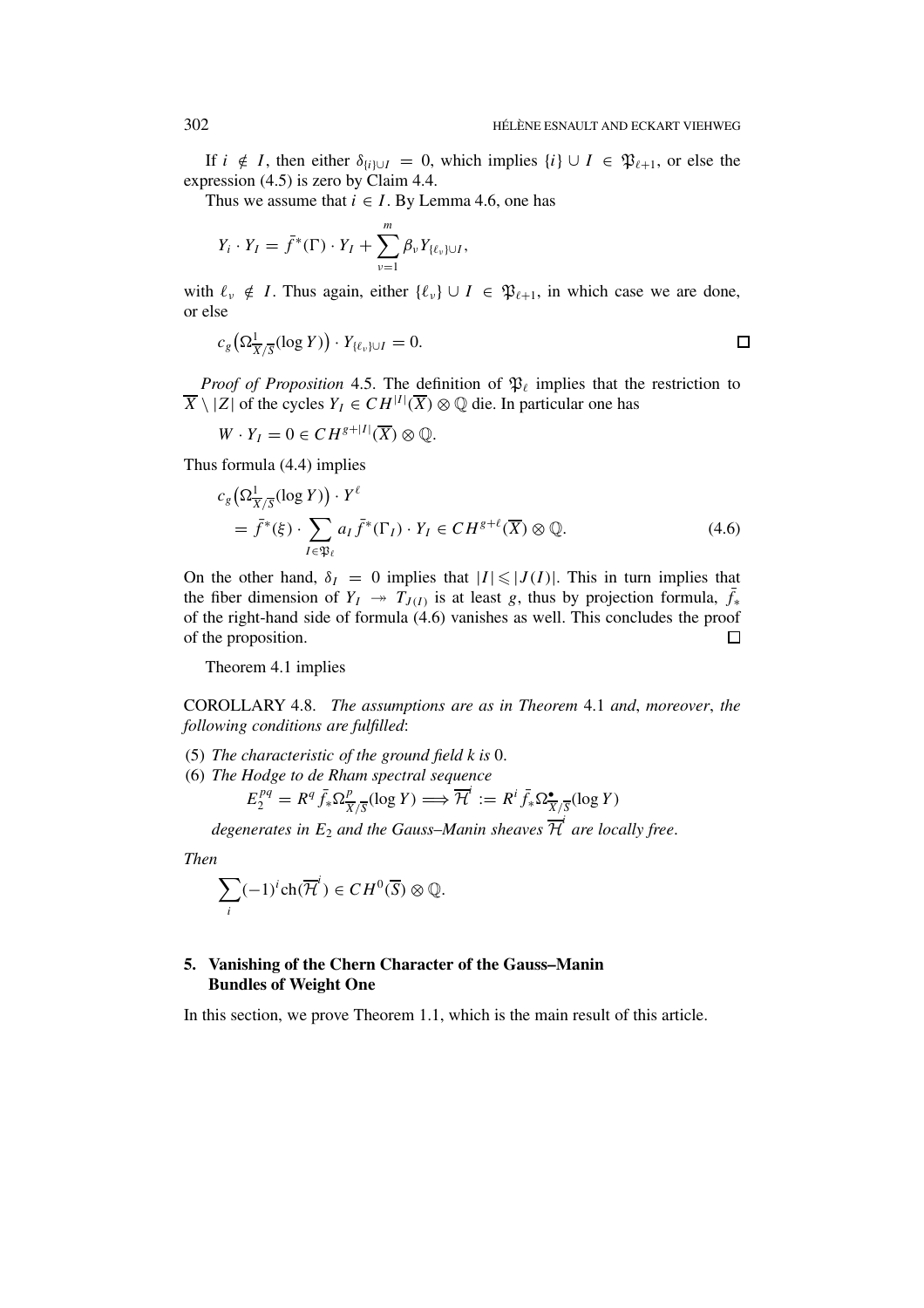WEIGHT ONE VANISHING 303

*Proof.* Let  $B \subset \overline{B}$  be as in the theorem. There exists a generically finite morphism  $\pi: B_1 \to \overline{B}$  together with a morphism  $\psi: B_1 \to \overline{S}$ , where  $\overline{S}$  is as in Theorem 3.1, with

$$
\pi^*\overline{\mathcal{H}}^1 = \psi^*R^1 \overline{f}_*(\Omega_{\overline{X}/\overline{S}}^{\bullet}(\log Y)).
$$

Indeed, the polarization of  $\mathcal{H}^1$  is not necessarily coming from a principal polarization on the underlying family of Abelian varieties, and also, this family might not have a level *n*-structure, but both can be achieved after replacing *B* by a generically finite covering.

Since  $B_1$  and  $\overline{B}$  are smooth, the projection formula for  $\pi$  implies that  $CH^{\bullet}(\overline{B})\otimes$  $\overline{Q}$  is a subring of  $CH^{\bullet}(B_1) \otimes \overline{Q}$ . Thus using  $\psi^*$  we may assume that  $B = \overline{S}$  and

$$
\overline{\mathcal{H}}^1 = R^1 \overline{f}_*(\Omega_{\overline{X}/\overline{S}}^{\bullet}(\log Y)).
$$

By Corollary 4.8, we know

$$
\sum_{i} (-1)^{i} \operatorname{ch}(\overline{\mathcal{H}}^{i}) \in CH^{0}(\overline{S}) \otimes \mathbb{Q}.
$$

On the other hand, consider as in Theorem 3.1(11), the involution  $\iota$  on  $\overline{X}$ . By loc. cit. (9), (11), the fixed points of *ι* lie in disjoint sections  $\overline{S_{\alpha}} \subset \overline{X}$  of  $\overline{f}$ . In particular, setting again  $Y = (\bar{f}^*(T))_{\text{red}}$  and  $Y + Z = \bar{f}^*(T)$ , the sections do not hit the divisor *Z*. We consider the blow up *a*:  $\overline{X}' \to \overline{X}$  of the sections  $\overline{S_{\alpha}}$ . Hence  $\overline{X}'$  is nonsingular, the divisor  $Y' = a^{-1}Y$  is again a normal crossings divisor, and  $(\bar{f} \circ a)^*T$  is reduced in a neighborhood of the exceptional divisors  $E_\alpha = a^{-1} \overline{S_\alpha}$ . *ι* acts on the relative Zariski tangent space of a section  $\overline{S_{\alpha}}$  by multiplication with  $-1$ , hence it induces an action on  $\overline{X}'$ , again denoted by *ι*. The restriction of *ι* to  $E_\alpha$  is trivial, and *ι* acts fixed point free on  $\overline{X}' \setminus \cup E_\alpha$ . One has

$$
R^i(\bar{f} \circ a)_* \big(\Omega^{\bullet}_{\overline{X}/\overline{S}}(\log a^{-1}Y)\big) = \overline{\mathcal{H}}^i \oplus \mathcal{T}_i,
$$

where  $T_i$  is an algebraically trivial bundle on which *ι* acts trivially, and  $T_i = 0$  for *i* odd.

The quotient,  $\mathfrak{K} = \overline{X}/(\iota)$  is nonsingular and  $h: \mathfrak{K} \to \overline{S}$  is a proper family, smooth over  $S \subset \overline{S}$ . Here  $\Re$  stands for Kummer.

The ramification locus  $\cup E_\alpha$  of  $\overline{X}' \to \mathfrak{K}$  is contained in the smooth locus of  $\overline{X}' \rightarrow \overline{S}$ , hence  $h^{-1}(T)$  is a normal crossings divisor, reduced in a neighborhood of the image of  $\cup E_\alpha$ . So for  $\kappa = (h^{-1}(T))_{\text{red}}$  the sheaf  $\Omega^1_{\mathcal{S}/\overline{S}}(\log \kappa)$  remains locally free and

$$
c_g\big(\Omega^1_{\mathfrak{K}/\overline{S}}(\log \kappa)\big) = c_g\big(h^*\bar{f}_*\big(\Omega^1_{\overline{X}/\overline{S}}(\log Y)\big)\big)
$$

in a neighborhood of the multiple locus of  $h^{-1}(T)$ . Altogether,  $h: \mathfrak{K} \to \overline{S}$  satisfies assumptions (1)–(3) in Theorem 4.1, except possibly that the components of *κ*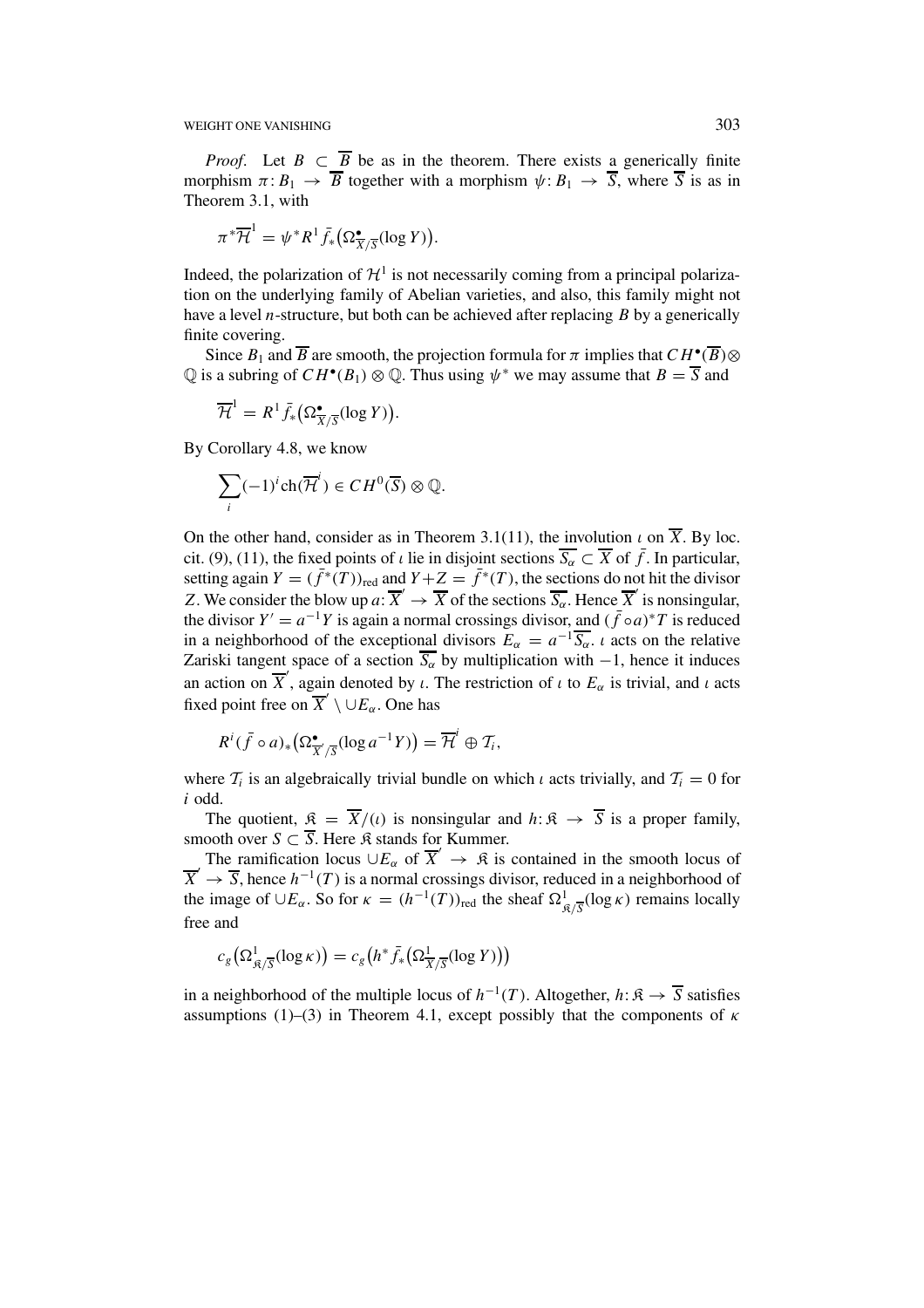might be singular. As at the very end of the proof of Theorem 3.1, we blow up nonsingular strata of  $\kappa_{\text{red}}$  to have (1) as well.

The Gauss–Manin bundles  $\overline{\mathcal{H}}_{\mathfrak{K}}^i := R^i h_* \Omega_{\mathfrak{K}/\overline{S}}^{\bullet}(\log \kappa)$  vanish for  $i = 2p+1, p >$ 0, and fulfill

$$
\overline{\mathcal{H}}_{\mathfrak{K}}^{2p} = \left( R^{2p} (\bar{f} \circ a) \ast \Omega^{\bullet}_{\overline{X}' / \overline{S}} (\log a^{-1} Y) \right)^{t},
$$

where <sup>*ι*</sup> means the invariants under *ι*. Since *ι* acts trivially on  $\overline{\mathcal{H}}^{2p}$ , one obtains  $\overline{\mathcal{H}}_{\mathfrak{K}}^{2p} = \overline{\mathcal{H}}^{2p} \oplus \mathcal{I}_{2p}$ . Corollary 4.8 implies

$$
\operatorname{ch}\bigg(\sum_{p\geqslant 0}\overline{\mathcal{H}}_{\mathfrak{K}}^{2p}\bigg)=\bigg(=\operatorname{ch}\bigg(\sum_{p\geqslant 0}\overline{\mathcal{H}}^{2p}\bigg)\bigg)\in\mathcal{C}H^0(\overline{S})\otimes\mathbb{Q}.
$$

Lemma 2.1 implies then

$$
ch(\overline{\mathcal{H}}^1) \in CH^0(\overline{S}) \otimes \mathbb{Q}.
$$

This concludes the proof.

THEOREM 5.1 *Let k be a field of characteristic*  $p \neq 2$ *. Let*  $\bar{f}: \overline{X} \rightarrow \overline{S}$  *be a compactified principally polarized family of Abelian varieties as in Theorem* 3.1. *Then one has*

$$
ch(\mathbb{E}^{\vee} \oplus \mathbb{E}) = ch\big(R^{1} \overline{f}_{*}\mathcal{O}_{\overline{X}} \oplus \overline{f}_{*}\Omega^{1}_{\overline{X}/\overline{S}}(\log Y)\big) \in CH^{0}(\overline{S}) \otimes \mathbb{Q},
$$

*or equivalently*

$$
ch_{2\ell}(\mathbb{E}) = ch_{2\ell}(\mathbb{E}^{\vee}) = 0 \in CH^{2\ell}(\overline{S}) \otimes \mathbb{Q}, \quad \text{for } \ell \geq 1.
$$

*Proof.* We replace in the proof of Theorem 1.1 the Gauss–Manin bundle  $\overline{\mathcal{H}}^i$  by the sum  $\sum_{j} R^{j} \bar{f}_{*} \Omega \frac{i-j}{\overline{X}/\overline{S}}(\log Y)$  of the Hodge bundles (see Theorem 3.1(6)).  $\Box$ 

# **Acknowledgement**

It is a pleasure to thank Luc Illusie for a discussion on his results in log geometry and Valery Alexeev for encouraging us to dig out some useful geometric information from [8].

#### **References**

- 1. Bateman, H. (compiled by the Bateman Manuscript Project): Higher transcendental functions, vol. I, McGraw-Hill, New York, 1953.
- 2. Bloch, S. and Esnault, H.: Algebraic Chern-Simons theory, *Amer. J. Math.* **119** (1997), 903–952.
- 3. Borel, A. and Serre, J.-P.: Le théorème de Riemann-Roch (d'après Grothendieck), *Bull. Soc. Math. France* **86** (1958), 97–136.